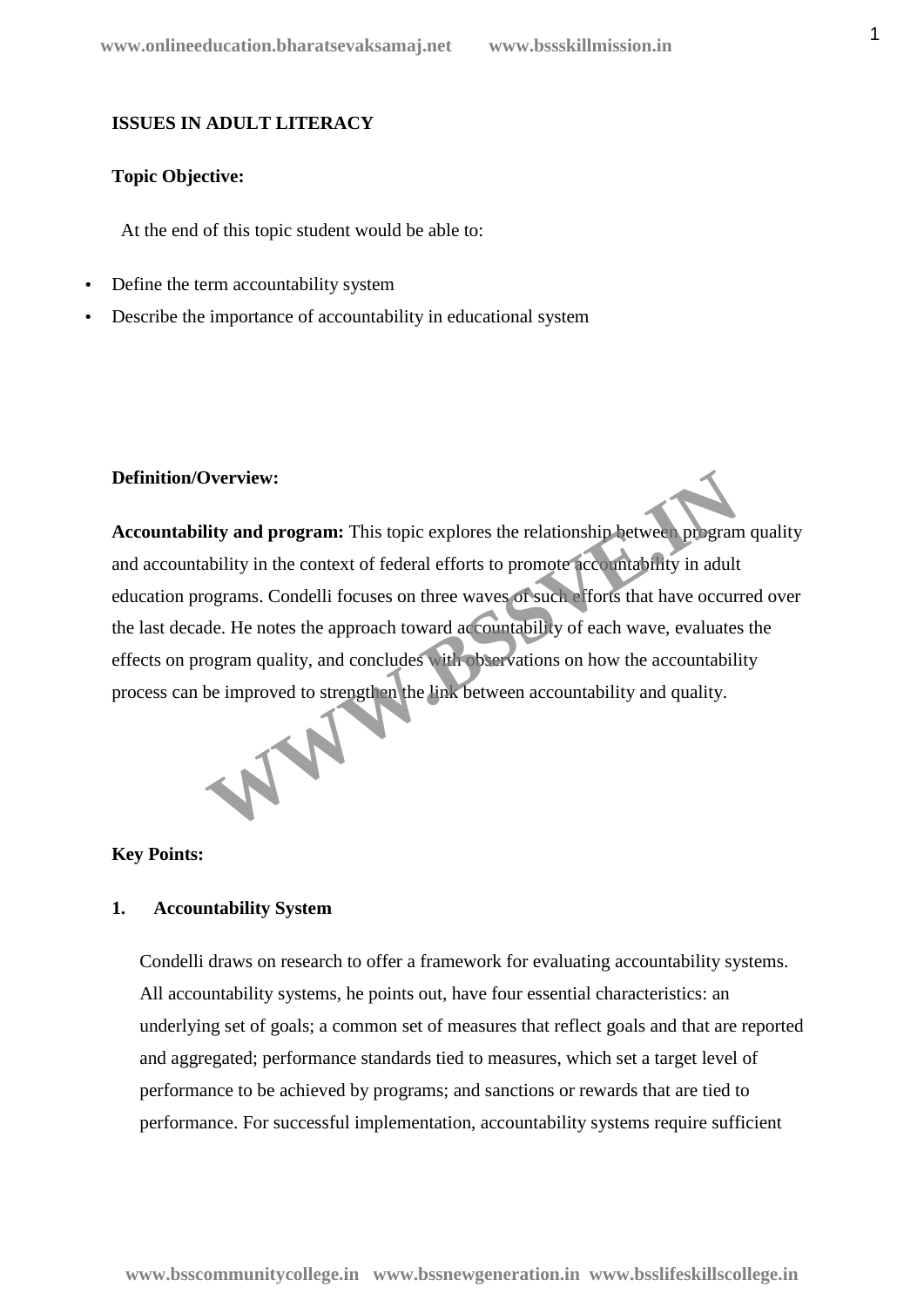resources to support data collection, buy-in and acceptance from local programs, and technical assistance to local programs on meeting requirements.

As Condelli notes, accountability can focus on outcomes and/or processes. Outcome based systems, such as those of recent trends in the U.S., pay little attention to how programs achieve outcomes and may thus only indirectly affect quality. Whether good outcomes actually reflect program quality depends on how the four characteristics of an accountability system are implemented. Condelli points out those accountability systems are most likely to affect program quality positively if:

- stakeholders agree on goals that accurately articulate program purposes;
- measures reflect these goals and are closely tied to the services programs provide;
- performance standards are realistic; and
- sanctions and rewards for performance are not excessive.

Condelli then goes on to discuss three recent waves in federal policy related to accountability in adult education. The first such wave was reflected in the National Literacy Act of 1991, which required that states develop indicators of program quality and use them to judge the success of [local] programs to assess program quality. The indicators covered student outcomes and program processes in seven areas: educational gains, recruitment, retention, support services, staff development, curriculum and instruction, and program planning. While this approach included goals, measures and performance standards were not universally set and the approach lacked a system of rewards and sanctions. Measures were not consistently collected and implementation was voluntary. Positive aspects of this approach included its emphasis on program processes, state and local flexibility, wide acceptance and lack of excessive sanctions. agree on goals that accurately articulate program purposes;<br>
lect these goals and are closely tied to the services programs provide;<br>
standards are realistic; and<br>
d rewards for performance are not excessive.<br>
then goes on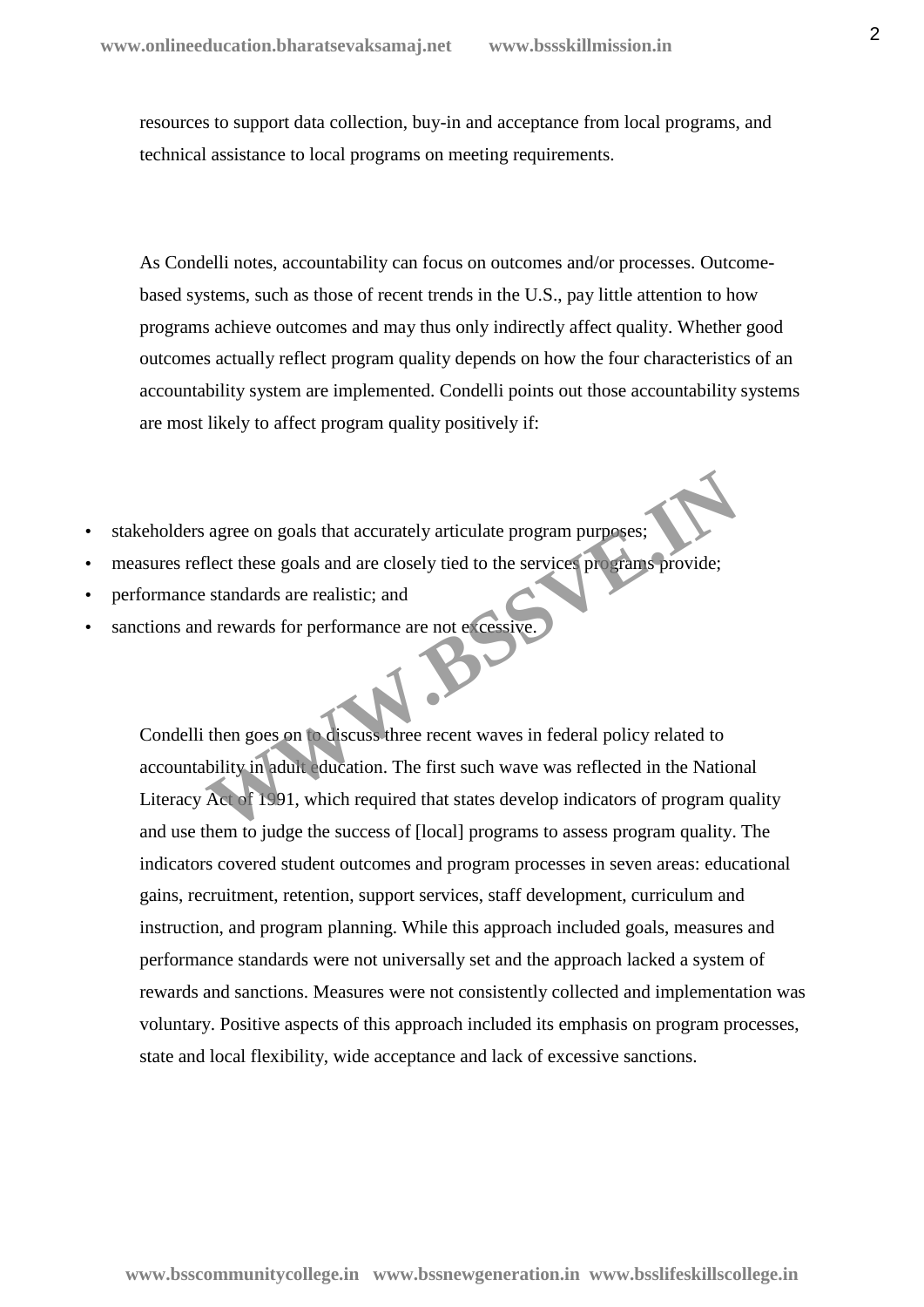It is difficult to determine, however, whether the approach was successful in improving adult education program quality. The approach ultimately failed because of its voluntary nature, lack of a uniform set of measures or standards, lack of rewards or sanctions and insufficient attention paid on measuring outcomes in a climate of increasing accountability.The second accountability wave was created by the Workforce Investment Act of 1998 (WIA), which established the first true accountability system for adult education programs. WIA required a set of measures and performance standards in the areas of educational gain, attainment of a secondary credential or equivalent certification, advancement to further education and training, and employment. WIA tied rewards and incentives to the standards, through monetary awards to states exceeding standards and by requiring states to consider program performance in awarding grants. Through WIA, the National Reporting System (NRS) was established to implement the accountability requirements by defining measures, methods and reporting procedures and to establish a system of training and technical assistance to states to implement the system. W.B.J

The NRS included clear goals and outcome-based, quantitative measures that had a direct relationship to goals, and were likely to reflect program performance, provide information to help inform decisions, and be easily understood. In addition it offered rewards for meeting standards, but no sanctioning. The system was designed to affect program quality but, as an outcome-based system, could only do so indirectly, since it included no direct measures of program processes or procedures or procedures to examine quality directly. The system has had a number of effects on the adult education system, such as a greater focus on individual student needs and achievements, and the creation of data that can be used by states to demonstrate the effects and value of adult education. This data can also be used by programs for management and improvement. However, it is very difficult to determine what impact these changes have had on program quality.

With respect to the third wave, or the reauthorization of adult education programs under WIA, Condelli points out a number of changes that might impact the field. Among these changes is the requirement that states set performance standards for all local programs and establish performance-based rewards and sanctions. In addition, states will be required to

3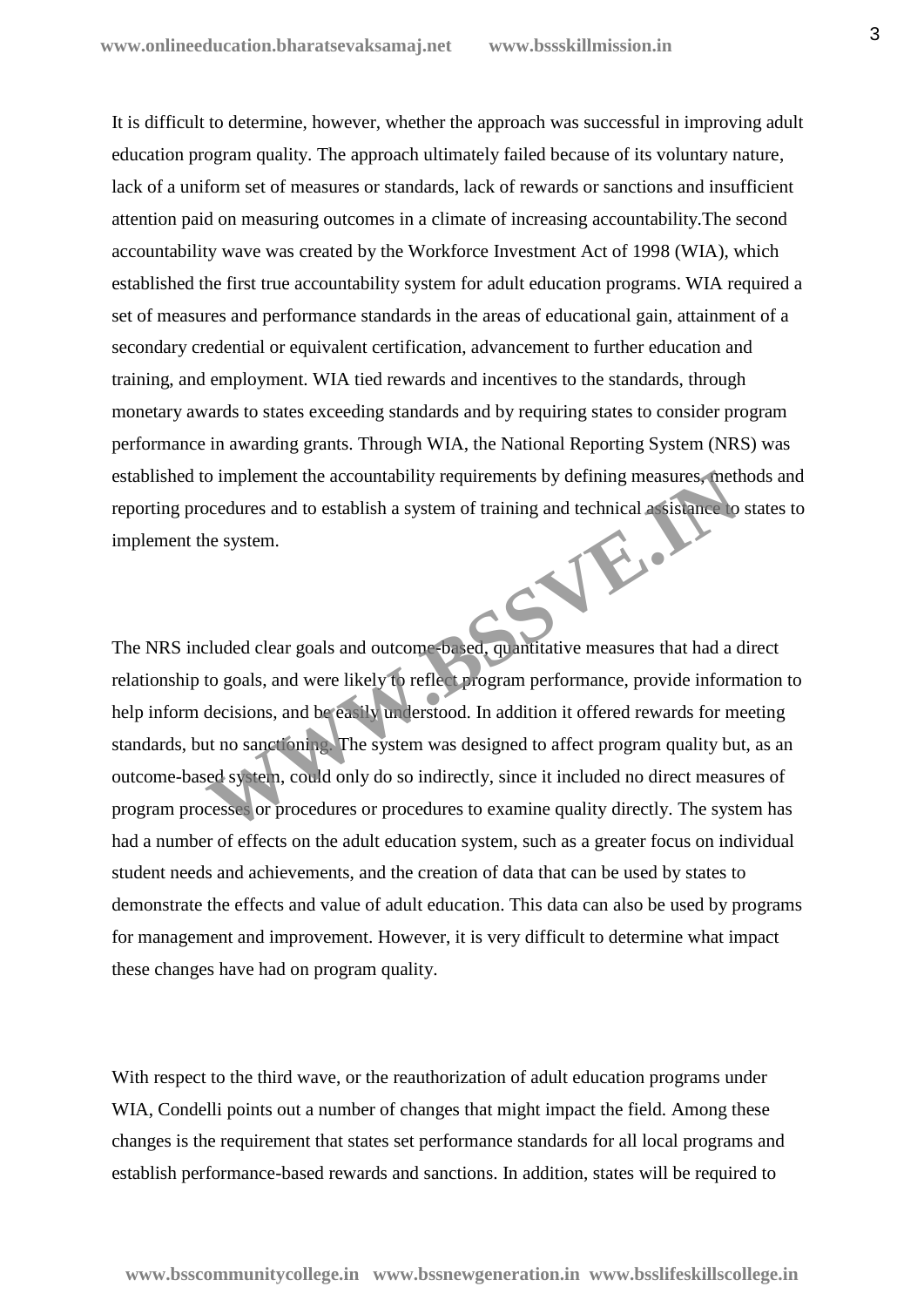conduct annual reviews of programs, in part to ensure that they are providing quality instruction in reading, writing, speaking, and math, based on scientific research. Such a focus will likely have a more direct influence on program quality.

In closing, Condelli offers a number of suggestions for the accountability system to have a greater impact on program quality. First, state performance standards should be set appropriately, neither too high nor too low. Second, states should use their opportunity to incorporate additional measures to reflect program and policy goals, and to allow for expansion of the purposes of adult education. As states will need to set criteria for what constitutes a quality program, they may consider adopting an accreditation program, as is used in higher education, which would establish a uniform, more efficient system of judging program quality. Regarding assessment, and as an alternative to developing new assessments aligned with standards, Condelli suggests adoption of learner accreditation, whereby learners can obtain credit and a credential for work completed, based on a set of performance indicators and accepted standards of learning. Such innovative approaches, as well as continued provision of resources and support, will be necessary if accountability in adult education is to lead to improvements in program quality. Inty: Regarantly assessment, and as an antennance to developing new assessment, and as an antennance to developing new assessment and a credential for work completed, based on a set of performance and accepted standards of

**Topic : Equipped For The Future And Standards-Based Educational Improvement: Achieving Results That Matter For Adult Learners By Sondra G. Stein**

# **Topic Objective:**

At the end of this topic student would be able to:

- Define the term standards based educational improvements
- Describe the EFF Standards

## **Definition/Overview:**

**Standards-Based Educational Improvement:** In this topic, Stein draws on the experience of developing Equipped for the Future (EFF) to examine the premise behind standards-based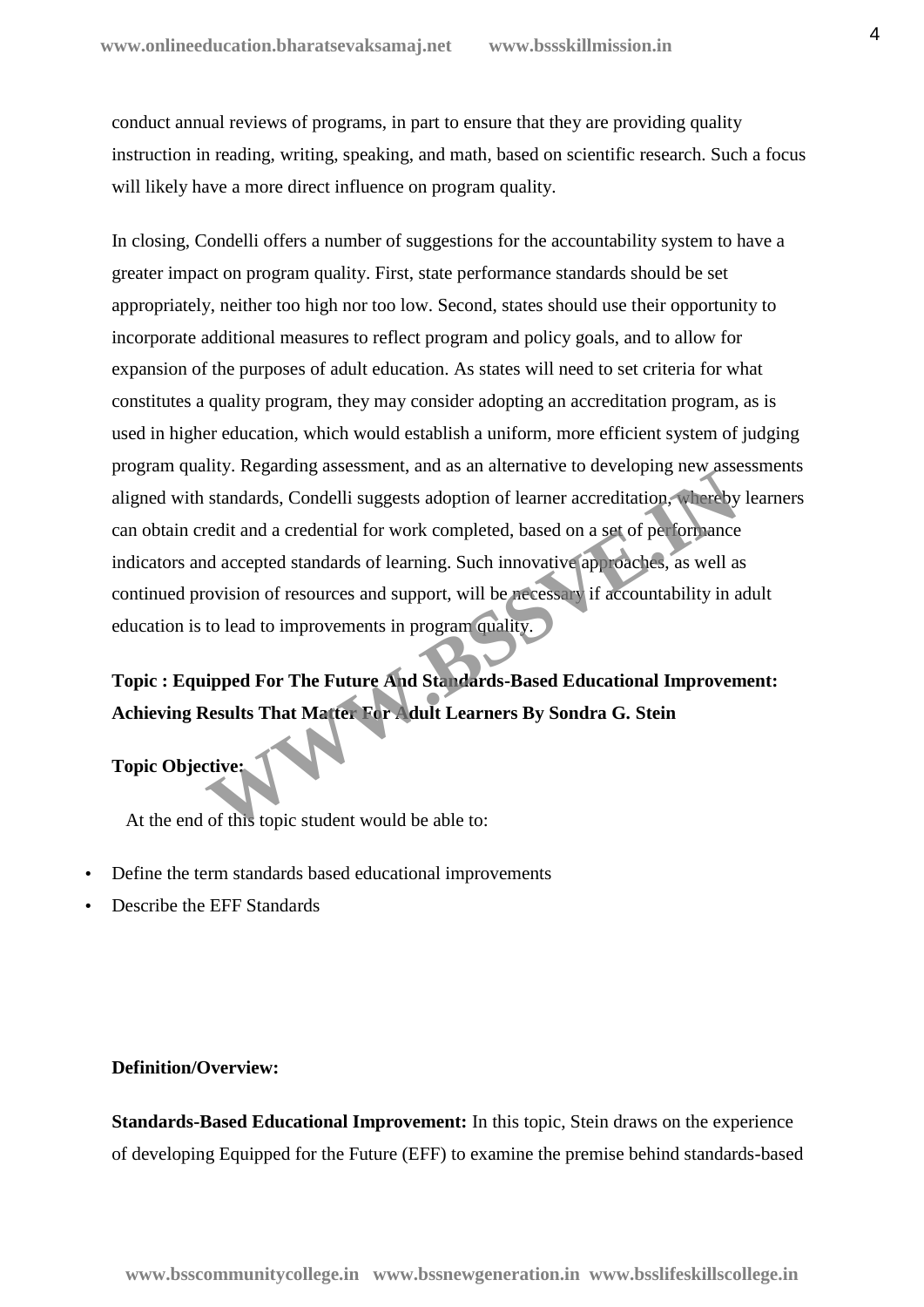reform as an approach to educational improvement, and the conditions under which standards-based reform can be a vehicle for focusing educational institutions on achieving higher levels of learning for students rather than a vehicle for simply reengineering schools for greater efficiency. As an organizing framework, the focus is on three key aspects of standards-based reform that determine whether such reforms can help support sustained improvement in practice: the standards themselves, and the extent to which they focus on results that matter to adult learners; professional development for teachers, and the extent to which professional development policies and practices engage teachers in an active process of standards-based improvement; and institutional environments, and the extent to which they support standards-based reform.

### **Key Points:**

# **1. EFF Standards**

In defining EFF standards, developers recognized the need for consensus around the standards. Building on the national goal of universal literacy, EFF designers turned to adult learners to help define adult roles and purposes for engaging in adult education. Adults indicated four types of reasons: tandards<br>
In EFF standards, developers recognized the need for **onsensus** around<br>
S. Building on the national goal of universal literacy, EFF designers turn<br>
rners to help define adult roles and purposes for engaging in ad

- gain access to information;
- find and express voice, with the confidence that others will listen;
- make decisions independently, without having to depend on others to mediate the world; and
- build a bridge to the future by learning how to learn.

EFF staff then circulated these purposes within the field and found consensus around them and their relationship to adults roles as parents and family members, citizens, and workers. The proposed framework of roles and purposes offered a way to think about adult literacy education that was consistent with educators view of themselves and their students. Over the course of a year, NIFL built consensus on broad areas of responsibility and key activities for the three roles. Ultimately, the project came up with a set of standards, the achievement of which would matter to adult learners and other stakeholders in the system.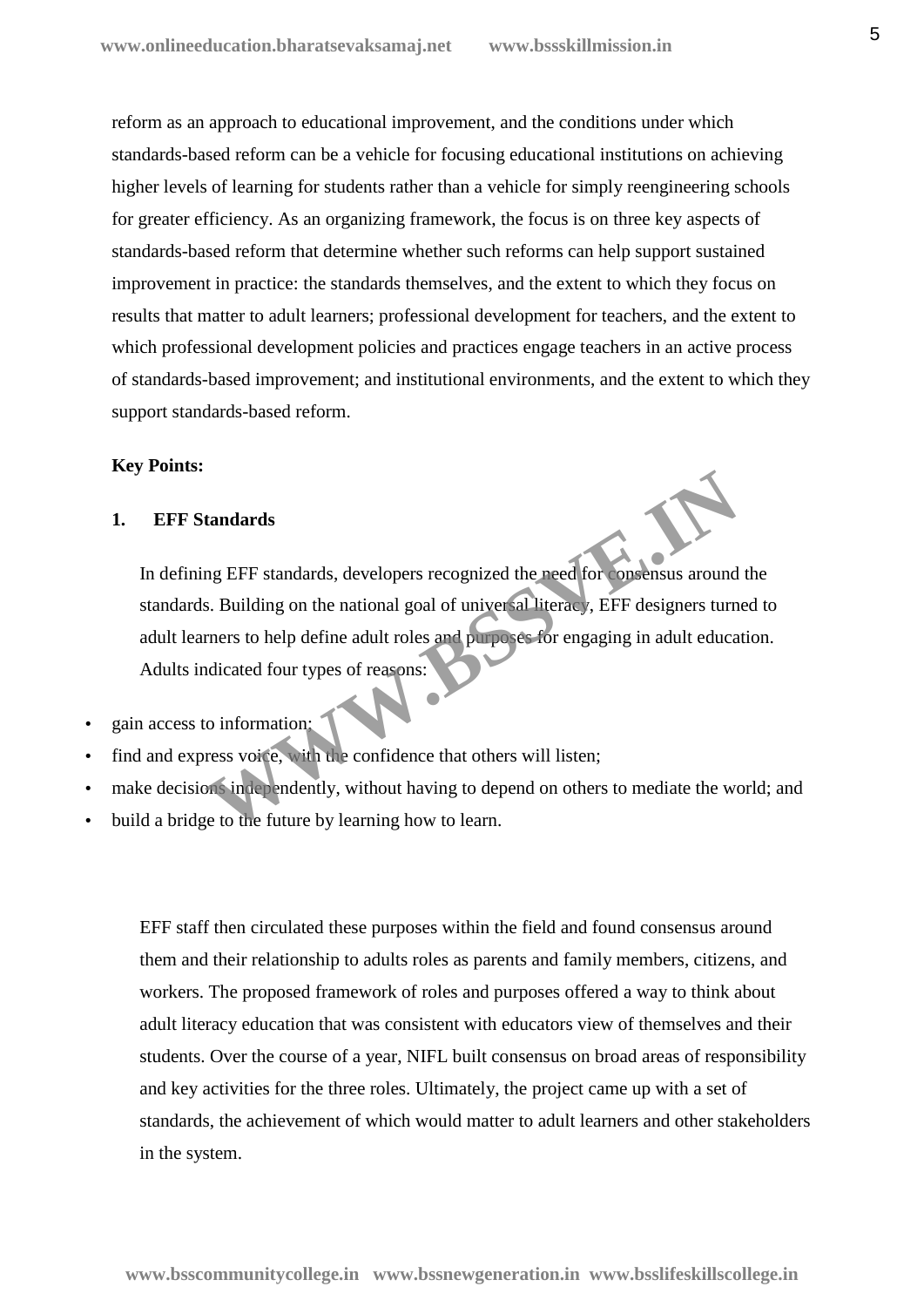As Stein points out, standards that define results that matter can provide motivation for change; however, results require systemic long-term investment in the process of standards-based reform, including professional development to build the capacity of teachers to improve instruction and actually achieve desired results. She describes EFFs effort to engage practitioners in reform through an organized program of practitioner research. Drawing on research on standards-based reform in K12, staff designed a large scale multi-year professional development effort to determine if the standards were specific enough to guide instruction and assessment. The project established a model for practitioner research as professional development, articulated through a series of formal agreements with practitioners, program administrators, and state administrators. Participating teachers were required to follow a new approach to planning and instruction and to document the process and provide feedback on the usefulness of the tools EFF developed for teachers and on the ways in which using them changed what occurred in their classrooms. The documentation process gave a clear view into how teachers were making change in their classrooms and where they needed additional support, and the project led to noticeable changes in practice, as well as increases in student involvement and persistence. The main precisioners, program animisations, and state daministicity.<br>
Which precises were required to follow a new approach to planning and in<br>
Decument the process and provide feedback on the usefulness of the tools<br>
d f

As Stein points out, reform cannot take place without a supportive institutional environment. Designers of the EFF field research effort put in place requirements to actively involve state and program leaders and to enable collaborative practice. This involvement was critical to creating an environment within the state and program that supported teacher innovation and change. Stein points to both financial support from the state and state administrators willingness to participate in the process as critical elements. As she notes, program administrators saw how regular teacher meetings were helping to transform their programs into learning organizations, making a difference in the ability of the program to deliver high-quality services, yet most felt it would be difficult to maintain such practices once the research project ended, without a policy mandate at the state level and resources particularly focused on implementation of such mandates.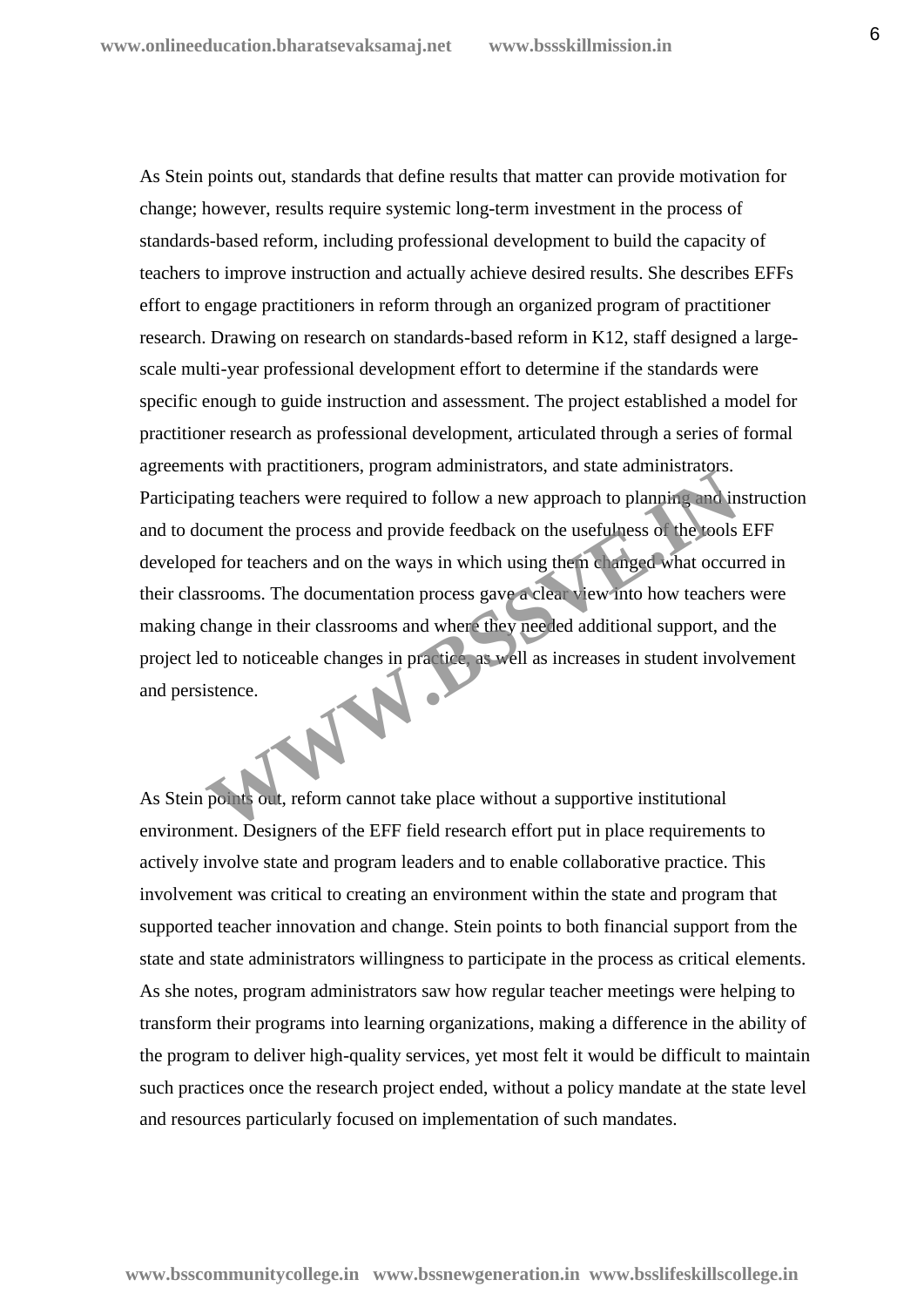# **Topic : Tales From The Field: The Struggles And Challenges Of Conducting Ethical And Quality Research In The Field Of Adult Literacy By Daphne Greenberg**

# **Topic Objective:**

At the end of this topic student would be able to:

- Define the term research conducting.
- Describe Issues Related to Research Conducting

# **Definition/Overview:**

**Research Conducting:** Drawing on her experience of conducting research on word reading and adults with low word reading skills, Greenberg discusses the realities and challenges of conducting empirical research in the field of adult literacy. First, she points out the importance of choosing appropriate measures, calling into question the use of grade levels as classifications for adult readers, since the levels are based on child development. Second, she notes a number of challenges related to testing, including selection of tests that can provide useful information to both researchers and practitioners and the importance of looking at multiple test scores before making decisions about adult learners. In addition, she notes the necessity to examine all test questions before administering tests to students, since some test items may be inappropriate for adult learners. Greenberg also notes the difficulty of describing ESL learners English reading skills without knowing their literacy skills in their native languagea situation that is especially difficult when no tests exist for students native languages. Finally, Greenberg notes the need to obtain truly informed consent, pointing out that special efforts must be made to ensure that adult literacy learners actually do understand what they are agreeing to when taking part in studies. W.B.W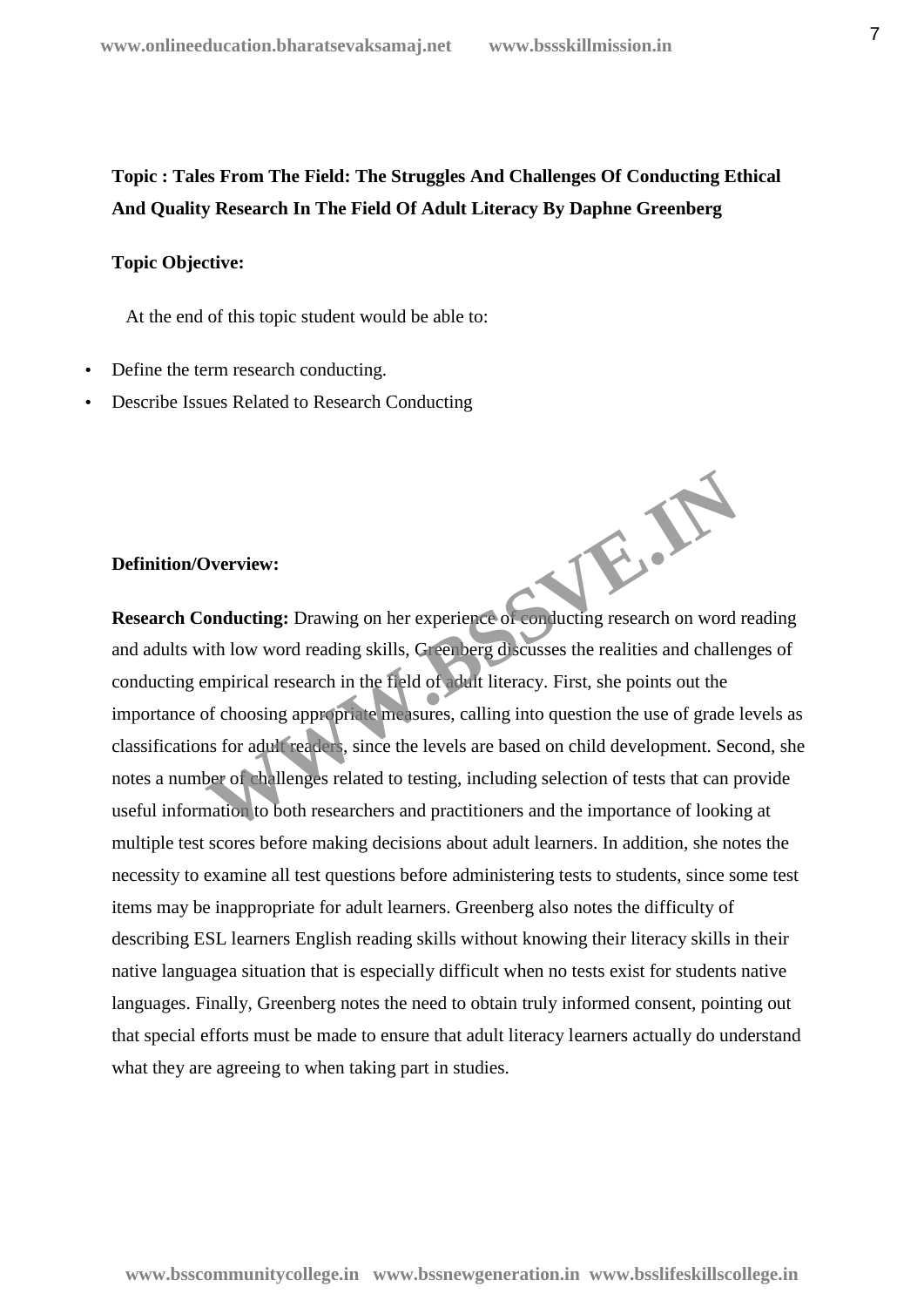### **Key Points:**

# **1. Issues Related to Research Conducting**

Greenberg addresses a number of implementation issues related to conducting research in adult literacy. She notes the importance of involving multiple stakeholders in decision making about research projects; that is, including teachers, as well as administrators in order to avoid problems such as a program making unrealistic promises or program staff feeling threatened by research activities. Another issue that researchers may confront is space. Mediocre space that is deemed acceptable for a program may impede the research process, and a researchers refusal to use a particular space can be misinterpreted and create a rift between researcher and practitioner.

In discussion, Greenberg raises a number of other ethical issues and challenges that can arise in the context of adult literacy programs. These include questions over book selection and whether, for example, teachers should avoid choosing texts that contain curses or scenes of rape/incest/abuse for class activities. She also points out the importance of making clear what learner participation in a study means and addressing any unspoken assumptions learners might have about a university administered class. Greenberg discusses how dilemmas can arise when researchers balance, as they must, their need to collect data with the complexities of adult realities, such as the need to bring children to class because of a lack of daycare, or students openly contemplating suicide. Greenberg poses an interesting question: when students raise such sensitive issues is it moral not to discuss them? How, she asks, can researchers balance morality and empiricism? Greenberg closes by calling for researchers to recognize that they may have more power than teachers do and to therefore take responsibility for creating good relations between themselves and teachers. In addition, researchers need to take learners voices into account to ensure that information gleaned from research is pertinent to the day-to-day classroom life of an adult literacy learner. Finally, she notes the need for valuing different approaches to research that are suited to answering different types of specific research questions. and a researchers refusal to use a particular space can be misinterpreted<br>rift between researcher and practitioner.<br>Sision, Greenberg raises a number of other ethical issues and challenges the<br>context of adult literacy pro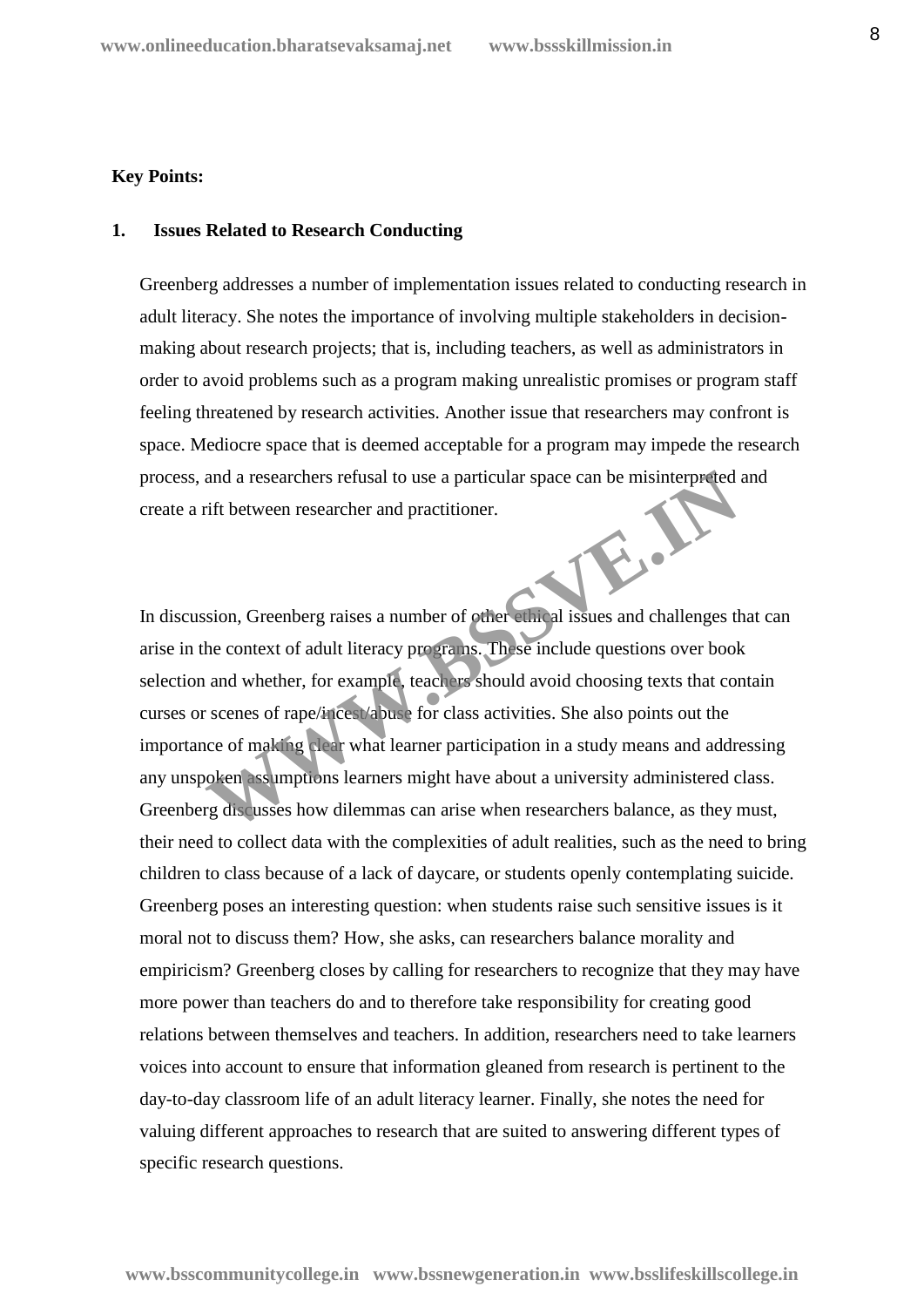In Section 2 of this course you will cover these topics:

- Professional Development And Evidence-Based Practice In Adult Education By Mary Beth Bingman And Cristine Smith
- Quality Instruction In Adult Literacy Education By Hal Beder
- Volunteer One-To-One Tutoring: Critical Factors In Providing Quality Instruction By Alisa Belzer

# **Topic : Professional Development And Evidence-Based Practice In Adult Education By Mary Beth Bingman And Cristine Smith**

# **Topic Objective:**

At the end of this topic student would be able to:

- Define the term professional development.
- Describe the importance of professional development
- Highlight the uses and advantages of professional development

# **Definition/Overview:**

Professional Developmen:<br> **Professional Developmen:**<br>
In this topic, Bingman and Smith explore the relationship of professional development to evidence-based practice in adult education. The authors begin by discussing the meaning of evidence-based practice, defining it as the integration of professional wisdom and empirical evidence in decision-making about the delivery of instruction. One way of achieving such integration involves building the capacity of teachers to access, understand, judge, and adapt research findings to instruction in their classes. As the authors point out, teachers may have several different orientations toward research, depending on their particular situation. Teachers may thus be questioners (asking why a particular strategy should be adopted and what evidence supports it), adopters (accessing, understanding, judging and using research to change their practice), proactive consumers (proactively seeking research evidence and generating new knowledge to share with others), and producers (becoming researchers in their own classroom). Prim professional development.<br>
E uses and advantages of professional development<br>
University of professional development<br>
University of professional development<br>
University of professional and Smith explore the relationsh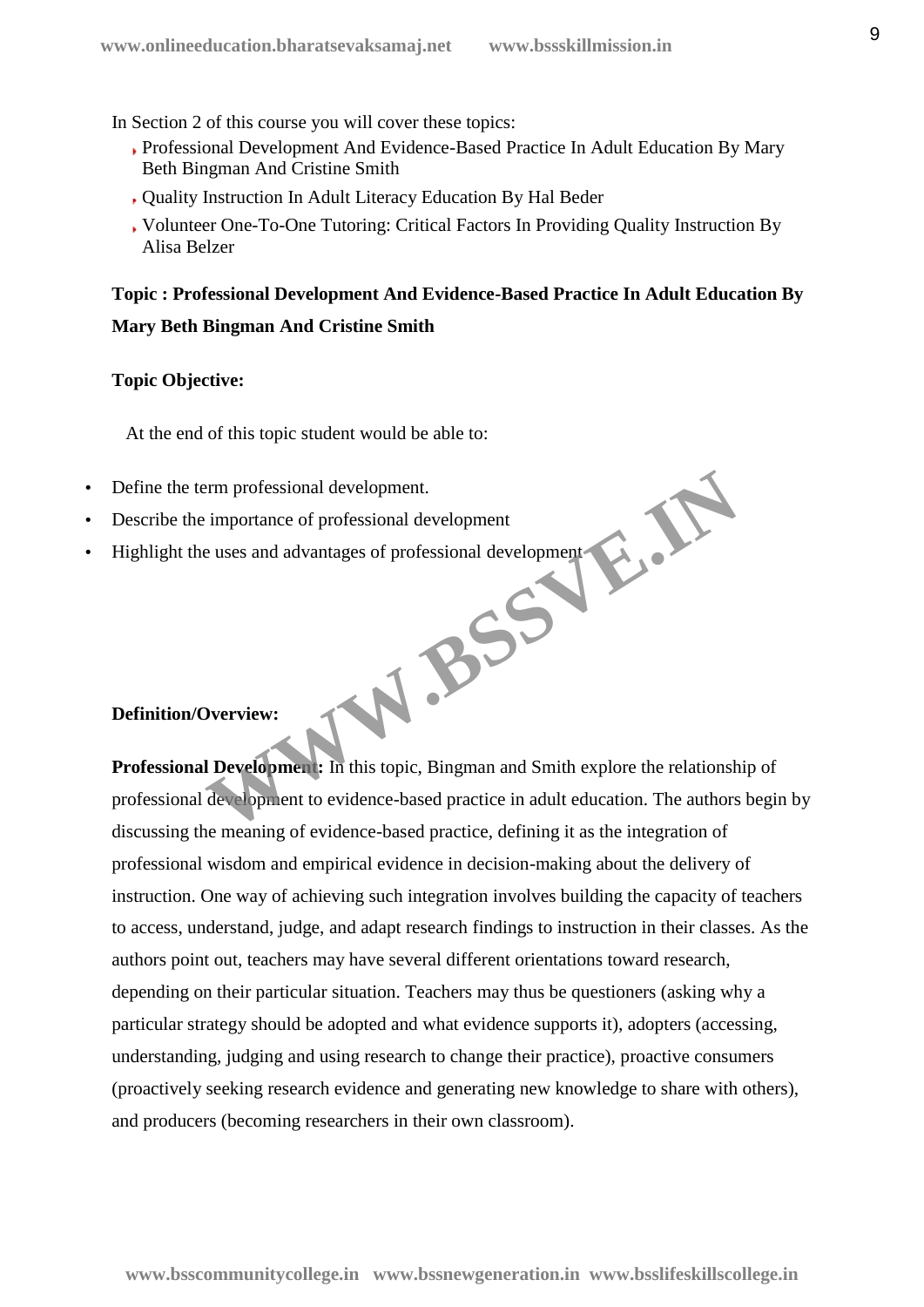### **Key Points:**

## **1. Importance of Professional Development**

Bingman and Smith note the importance of professional development, especially in service, for promoting evidence-based practice in adult education. They then outline what current research, largely from K12, indicates are important aspects of effective professional development. Research indicates that teachers who attend more hours of professional development are more likely to show change in their practice. In addition to being of longer duration, professional development should make a strong connection between what teachers learn and what happens in their own work context. Professional development should include a strong emphasis on analysis and reflection, rather than just the demonstration of techniques. It should help teachers make their implicit knowledge about teaching explicit and focus on helping teachers to study their students thinking, not just try new techniques. Professional development should include a variety of activities, such as presentation of theory, demonstration, practice, feedback, and classroom application. Professional development should encourage teachers from the same workplace to participate together and ensure that what teachers learn coincides with program and district priorities. Finally, the authors note that research suggests that higher quality professional development (characterized by good facilitation and group dynamics, and by flexible adaptation of thedesign to the needs of participants) may contribute to more change among participating teachers. what teachers learn and what happens in their own work context. Profess<br>ment should include a strong emphasis on analysis and reflection, rather<br>mstration of techniques. It should help teachers make their implicit know<br>chi

Although there is relatively little research on professional development that helps teachers to become consumers of research, Bingman and Smith note some evidence that indicates that collaboration between teachers and researchers both improves the utilization of research and allows teachers to become better consumers of research. The authors also point out that professional development models in which teachers read research and conduct their own research projects lead to greater understanding of research. Examples of professional development that promote teachers use of research include study circles,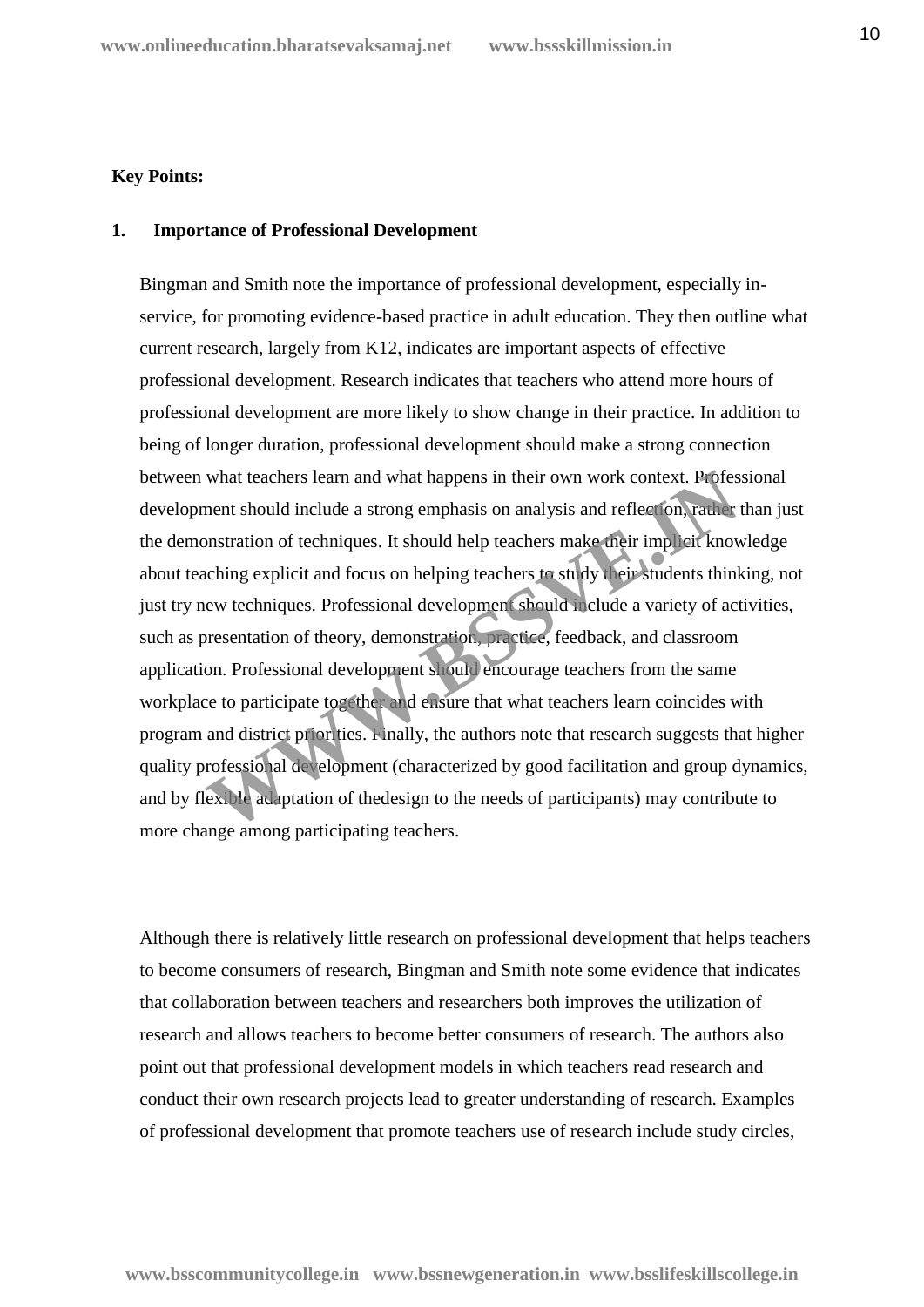teaching materials that involve students in learning about research findings, practitioner research, and mentor teacher groups.

Bingman and Smith close by noting a number of working and program conditions, as well as policies, that support teachers application of evidence-based practice. The authors note research that indicates that teachers were more likely to change as a result of participation in professional development if they: worked more hours in their teaching jobs; received benefits, paid release time for professional development, and paid prep time in their jobs; had more opportunities for sharing ideas with their colleagues; had flexibility to change curricula; and had a voice in decision-making in their programs. Policies that can support evidence-based practice include supporting teachers with adequate pay and benefits to maintain stability in the teaching force; on-going access to professional development that focuses on research and evidence; and an emphasis at the state and program levels on a culture of research consumerism and continuous improvement. Finally, the authors call for future research to understand what contributes to teacher quality in adult basic education and to address the need for reducing turnover among adult educators. -based practice include supporting teachers with adequate pay and beneficiability in the teaching force; on-going access to professional development search and evidence; and an emphasis at the state and program lever of re

# **Topic : Quality Instruction In Adult Literacy Education By Hal Beder**

# **Topic Objective:**

At the end of this topic student would be able to:

- Define the term quality.
- Describe the concept of literacy and teaching.
- Highlight the importance of literacy and teaching.

### **Definition/Overview:**

**Quality:** According to Beder, before we think about how quality is measured, we should consider the values that determine how we define quality and how these values differ for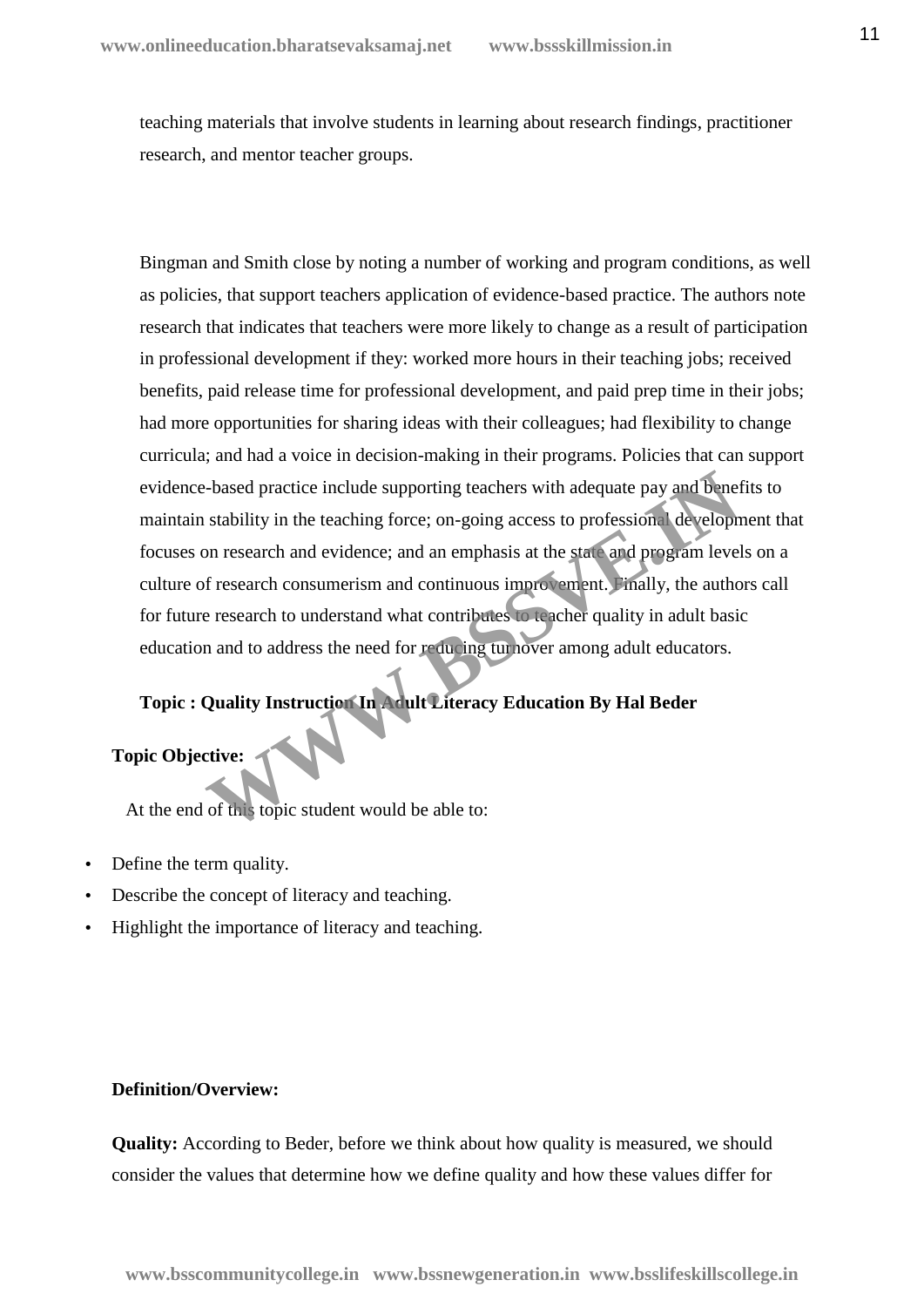different approaches to adult literacy education. In this topic, he examines conceptions of quality in three different approaches to adult literacy education: basic skills literacy, emancipatory literacy, and functional literacy.

### **Key Points:**

# **1. Literacy and Teaching**

A basic skills approach to literacy focuses on teaching a set of discrete reading, writing, and numeracy skills (e.g., phonics, reading comprehension, vocabulary, spelling, and grammar) that become progressively more advanced as the learner progresses. Once students have mastered these skills, it is assumed that they will be literate and that their literacy will generalize across contexts. The prevalence of basic skills instruction is supported by the socialization of teachers and students in their respective roles and by the U.S. adult education system that emphasizes the acquisition of basic skills and mandates accountability standards that include tested learning gain, most commonly through the Test of Adult Basic Education (TABE). As Beder points out, quality in this approach is defined as learning the skills that constitute basic skills as quickly and efficiently as possible. Efficiency is important since many learners can take part in only a limited number of hours of classes to help them meet their goals. Moreover, the learning gain accountability requirement mandated by the Workforce Investment Act is measured by the number of levels that learners progress in a year. Thus, programs score better on accountability measures if learners progress more quickly. eracy skills (e.g., phonics, reading comprehension, vocabulary, spelling, c) that become progressively more advanced as the learner progresses. O have mastered these skills, it is assumed that they will be literate and tha

The second approach discussed by Beder is emancipatory literacy, or critical pedagogy, advocated by the Brazilian theorist, Paulo Freire. In this approach, literacy acquisition encompasses exploration of the social and political dimensions of learners experience. The objective in this approach is conscientization or becoming critically aware of social, political, economic, and historical forces that shape oppression and, ultimately, social transformation. Quality in this approach requires meeting four standards. First, learners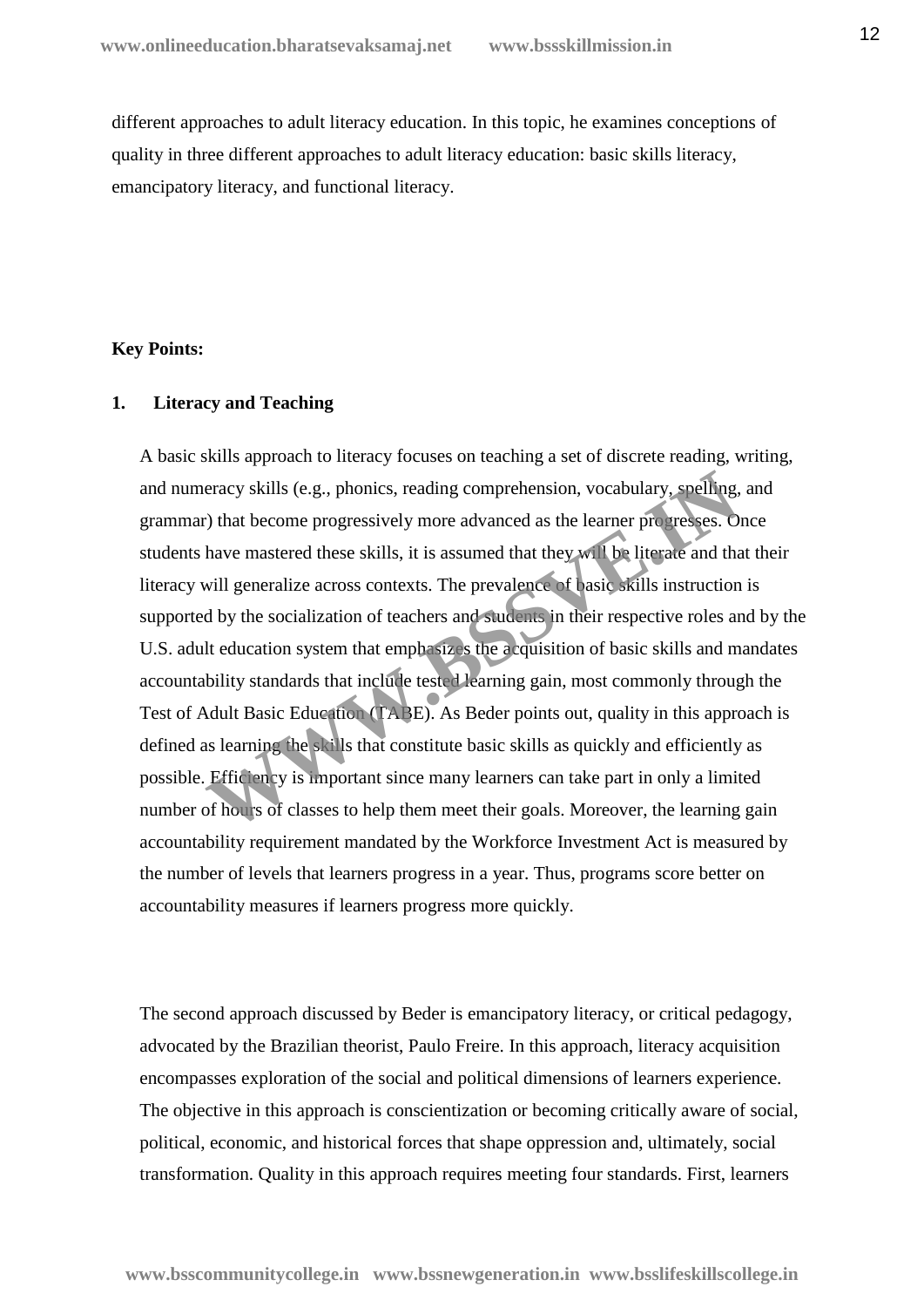must learn to code and decode print. Second, the processes involved in learning must be collective and democratic. Third, the problems that serve as the basis for discussion and literacy learning must come from the group and it must own the process. Fourth, conscientization and social action must result from the learning experience. Emancipatory literacy is relatively rare in the U.S., in part because most programs are publicly funded and the government is resistant to funding programs with a strong political agenda. Moreover, according to its proponents, emancipatory literacy should be carried out by the oppressed themselves and the community-based agencies that represent themnot the government. In this approach, outcomes cannot be determined before the learning process begins, so programs using it cannot be accountable in the ways typically required by the government.

The third approach discussed is functional literacy, which broadens the concept of basic skills literacy to include instruction in the competencies that are deemed necessary for adults success in American society. Beder briefly describes three major functional literacy movements in the U.S. since the 1970s: the Adult Performance Level Project (APL), the Comprehensive Adult Student Assessment System (CASAS), and Equipped for the Future (EFF). The APL project aimed at development of general knowledge areas: consumer economics, occupational knowledge, community resources, health, and government and law. CASAS focuses on nine competency areas: basic communication, consumer economics, community resources, health, employment, government and law, computation, learning to learn, and independent living. EFF is centered on four purposes for learning: access, voice, action and a bridge to the future. While the three systems differ somewhat in their definitions of functional competency, all aim beyond the development of reading, writing, and math skills toward the goal of adults capacity to function more effectively within society. deproach discussed is functional literacy, which be adens the concept cracy to include instruction in the competencies that are deemed necessar<br>ccess in American society. Beder briefly describes three major functions<br>nts i

Beder concludes that each of the three approaches to adult literacy education presented here has its strengths and weaknesses. The choice of approach may not be so important in our current accountability context, as long as learners make gains on tests, complete high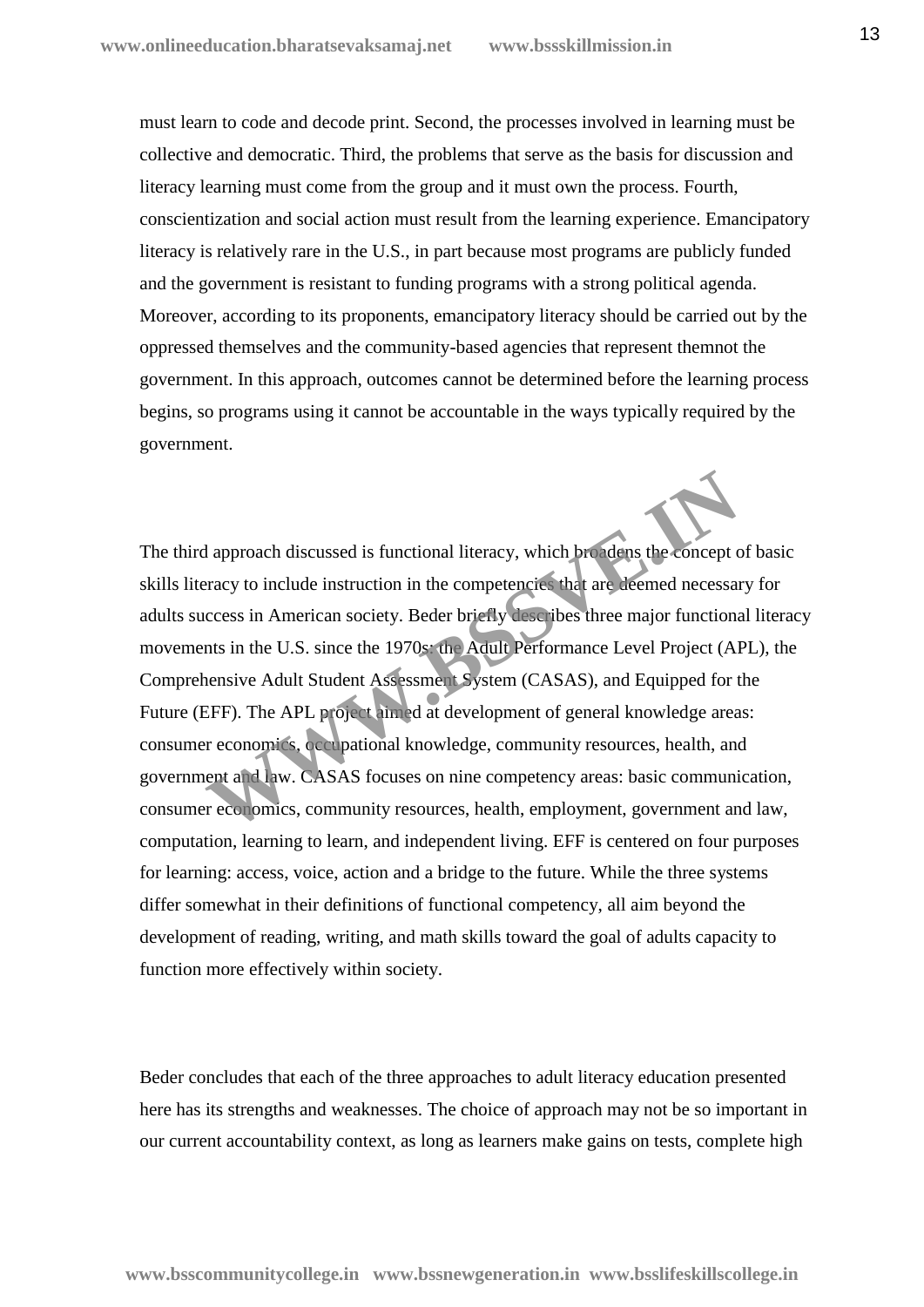school, further their education, and experience employment gains, as legislation now demands.

# **Topic : Volunteer One-To-One Tutoring: Critical Factors In Providing Quality Instruction By Alisa Belzer**

### **Topic Objective:**

At the end of this topic student would be able to:

- Define the term tutoring.
- Describe the difference between tutors and learners
- Highlight the role of tutors and learners

# **Definition/Overview:**

**Tutoring**: In British, Australian, New Zealand, and some Canadian universities, a tutor is often but not always a postgraduate student or a lecturer assigned to conduct a seminar for undergraduate students, often known as a tutorial. The equivalent of this kind of "tutor" in the United States of America (U.S.) and the rest of Canada is known as a teaching assistant. In the United States, the term tutor is generally associated with one who gives professional instruction in a given topic or field. **WWW.BSSVE.IN**

In this topic, Belzer draws attention to several areas of volunteer tutoring that are useful in defining quality in this aspect of adult basic education. As Belzer points out, there is a wide range of program contexts and approaches to service provision in volunteer-based programs. Programs vary widely on their perspectives pertaining to theories of literacy, reading and writing instructional theory, and adult learning theory.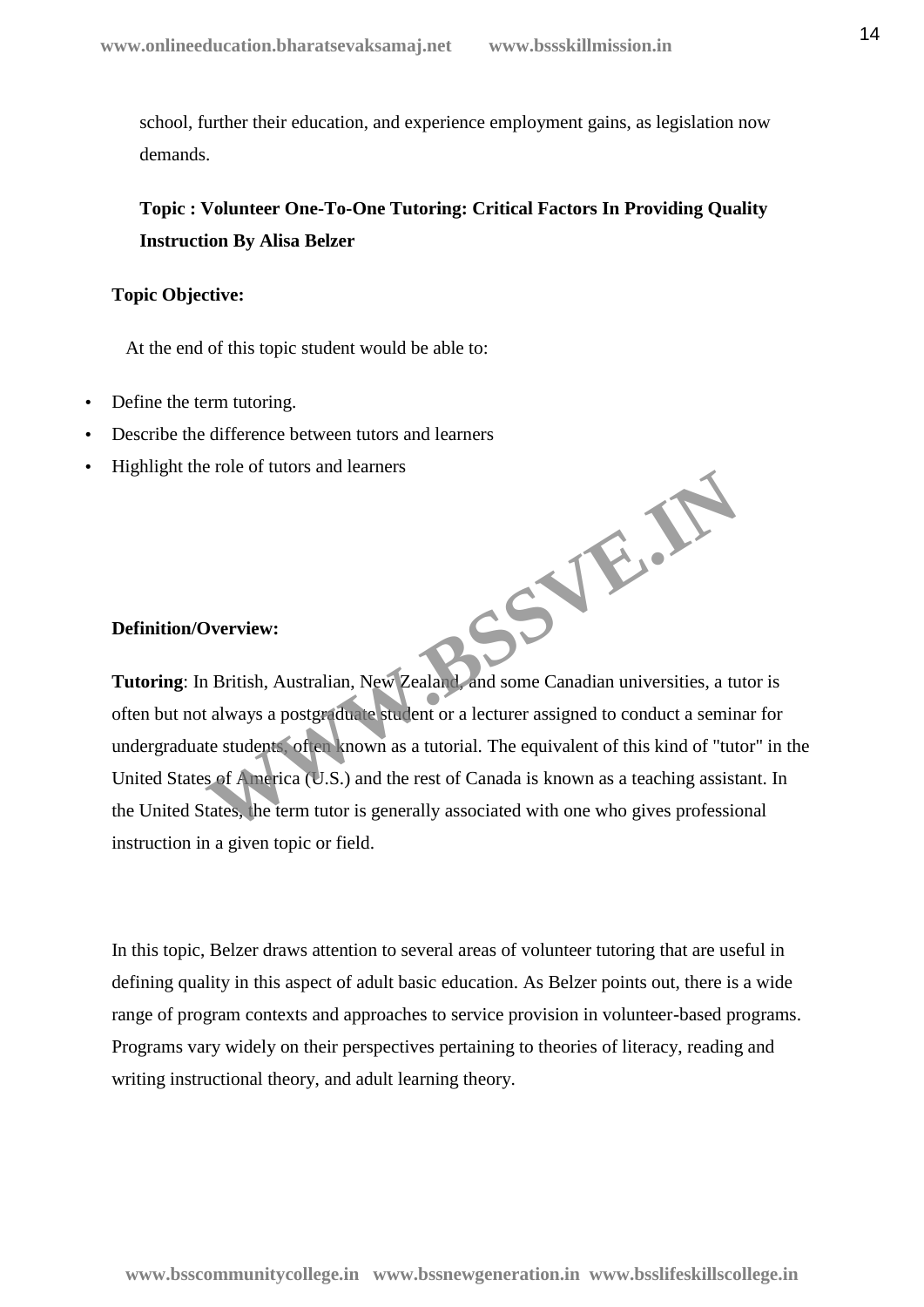### **Key Points:**

### **1. Tutors and Learners**

As Belzer notes, research has tended to focus on dialogue patterns between tutors and learners, ways in which tutors scaffold and learners construct knowledge through self explanation, and the range of moves made by tutors. Critiques of volunteer tutors have often blamed tutors inadequacies on tutor training, with the assumption that if tutor training were better, tutoring would be better. Yet, as Belzer points out, we dont really know what tutors should be trained to do, since there may be multiple ways to achieve the same results in training. Belzer adds that the complex interrelationship between aknowledge base for teaching, the training and experience of teachers, educational contexts, and the expectations and experiences of learners is not well understood in ABE.

Belzer next describes the findings of research designed to address this gap in understanding. Four tutoring programs were selected and analyzed through participant observations in tutor training; interviews with staff and tutor-learner pairs; and analysis of tutoring session transcripts. The research focused on four elements: program features, tutor training, what gets done in tutoring sessions, and what reading instruction looks like. Researchers noted differences among programs, such as whether program staff were located at the same site where tutoring took place, which could impact the support that staff could provide to tutors. In addition, programs differed on when tutors and students were matched, either during or after training, and the types of materials used in training. While differences in tutor training content tended to be subtle, Belzer does call attention to elements not consistently covered in training: why some adult do not learn to read, the writing process, the qualities of a good tutor, comprehension, using authentic materials, oral reading strategies, learning logs and portfolios, what to do at the first meeting, and problem solving. The topics of math, the use of technology for instruction, and what to do when students encounter words they do not recognize or cannot spell were not covered in any of the programs. The units in training. Belzer adds that the complex interrelationship between<br>the base for teaching, the training and experience of teachers education<br>and the expectations and experiences of learners is not well understood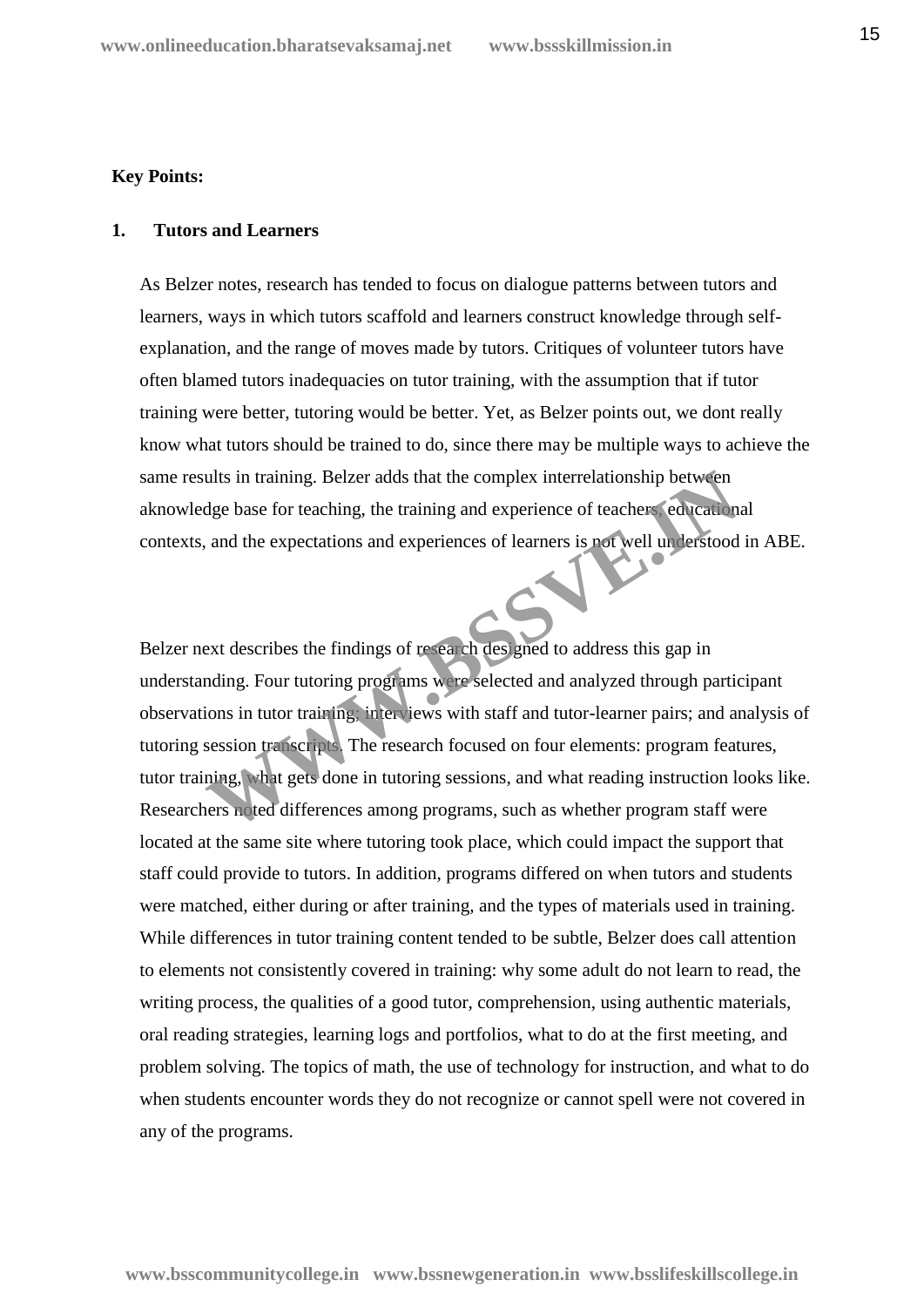Choices about what to cover reflect program beliefs about how adults learn, the purposes of literacy, and best practices for tutoring. With respect to what actually happens in tutoring, Belzer found that almost all pairs were reading connected texts and that students often read aloud to their tutors. There was little isolated skills practice on word attack and recognition. Reading materials were chosen by the tutor, generally with the interests and needs of the students in mind, and authentic materials were used frequently. She also found several things lacking in tutoring sessions: work on comprehension, discussion, writing, and math instruction. Tutors depended on their own ideas and experience more than their training to help students progress and meet their goals. Belzer concludes that these data reflect great successes and highlight concerns about the feasibility of effective volunteer-based instruction. While more research is needed to understand these issues, the study provides a good point for launching discussions about quality in volunteer tutor based literacy instruction. The Technology of the Technology of the Technology of the Technology of the Technology of this course a good point for launching discussions about quality in obligated prices is pointed as a good point for launching discus

In Section 3 of this course you will cover these topics:

- Supporting Persistence Of Adult Basic Education Students By John P. Comings And Sondra Cuban
- Learning To Read As A Cultural Process By James Paul Gee
- The Forgotten R : Why Adult Educators Should Care About Writing Instruction By Marilyn K. Gillespie

**Topic : Supporting Persistence Of Adult Basic Education Students By John P. Comings And Sondra Cuban**

# **Topic Objective:**

At the end of this topic student would be able to:

- Define the term adult basic education issues.
- Describe the role of **NCSALL**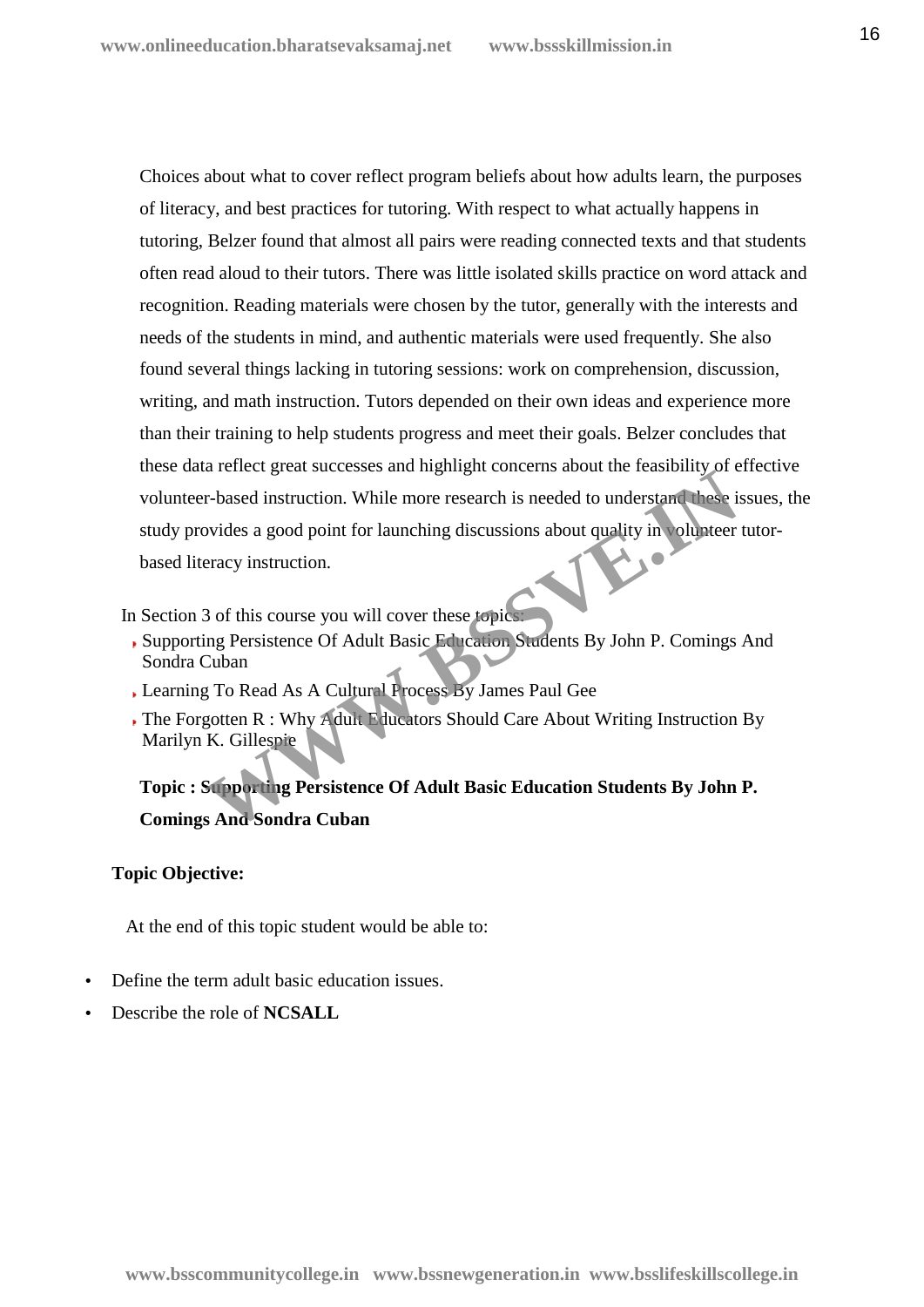### **Definition/Overview:**

**Adult Basic Education Issues:** This topic discusses research undertaken by the National Center for the Study of Adult Learning and Literacy (NCSALL) aimed at understanding the issue of persistence in adult basic education. The authors define persistence as adults staying in programs for as long as they can, engaging in self-directed study or distance education when they must stop attending program services, and returning to program services as soon as the demands of their lives allow.

## **Key Points:**

# **1. NCSALL**

As background for their work, NCSALL researchers drew from a series of literature reviews that define persistence as being supported by motivation and constrained by a number of barriers, including personal, situational, and institutional factors. The first phase of NCSALLs study involved interviews with 150 adult learners in pre-GED classes and used a force-field analysis to understand the factors that promote and inhibit persistence. Findings suggested that immigrants, those over the age of 30, and parents of teenage or grown children are more likely to persist. In addition, prior nonschool learning experience, especially self-study around basic skills or GED preparation, may be related to persistence. The study also found that a number of factors (gender, ethnicity, employment status, number of children, educational background of parents or guardians, and even prior schooling experiences) did not influence persistence. WWW.BSSVE.IN

As influences on their persistence, students interviewed noted four types of positive forces (relationships, goals, teacher and students, and self-determination), as well as three types of negative forces (life demands, relationships, and poor self-determination). While these forces did not actually predict persistence, they did provide insight to the NCSALL researchers, leading them to suggest four supports to persistence: 1) the establishment of a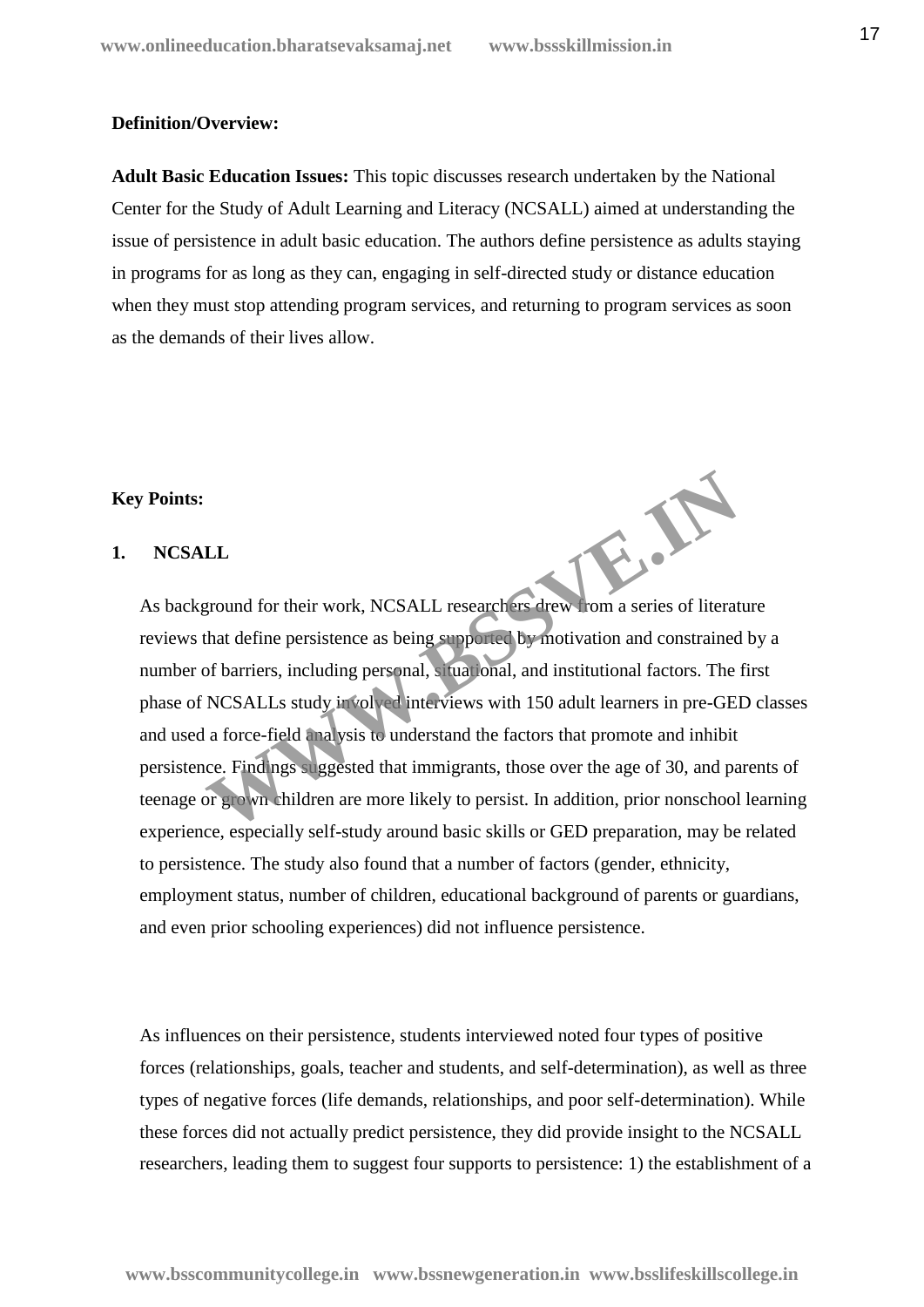goal by the student; 2) self-efficacy (a feeling that students could achieve their goals); 3) management of the positive and negative forces that help and hinder persistence; and 4) progress toward reaching a goal.

In the second phase of NCSALLs persistence study, researchers observed ten library literacy programs in New York, North Carolina and California that were making efforts to improve persistence. The study found that most students persistence was affected by factors that were personal (related to the student) or environmental (related to the students life). Researchers acknowledged that ABE programs do not have the resources to address these factors but identified five different pathways for program participation that are determined by personal and environmental factors. Individual students may change pathways over time, depending on their circumstances. These pathways, described below, can serve as guidelines to help programs broaden the ways they help students to persist.

Long-term students participate regularly over a long period and see education as an end in itself. Improvements in formal instruction and greater opportunities for informal instruction might improve this groups persistence. Mandatory students must attend a program because they are required to do so by public assistance or a law enforcement agency. Their persistence might improve if intake and orientation can help these students to see learning as something they choose to do. Short-term students participate intensively for a short period in order to accomplish a specific goal. These learners may stay long enough to meet their goal or move on to a more suitable program. ABE programs might help to prepare these students for such transitions. Try-out students have barriers to persistence that are insurmountable and goals not yet clear enough to sustain motivation. Consequently, they leave neither achieving their goals nor transferring to another program. To help this group, programs would need to develop a way to identify them, counsel them to delay entry and help them design a plan to facilitate their participation at a later point in time. Intermittent students move in and out of programs. They may have broad or specific goals that require a longer period of engagement to be achieved, but personal and environmental factors limit their ability to attend programs regularly. To help this group, programs would need to redefine participation as a connection to a From their personal and environmental factors. Individual students may chan a over time, depending on their circumstances. These pathways, describe a sa guidelines to help programs broaden the ways the vhelp students to pr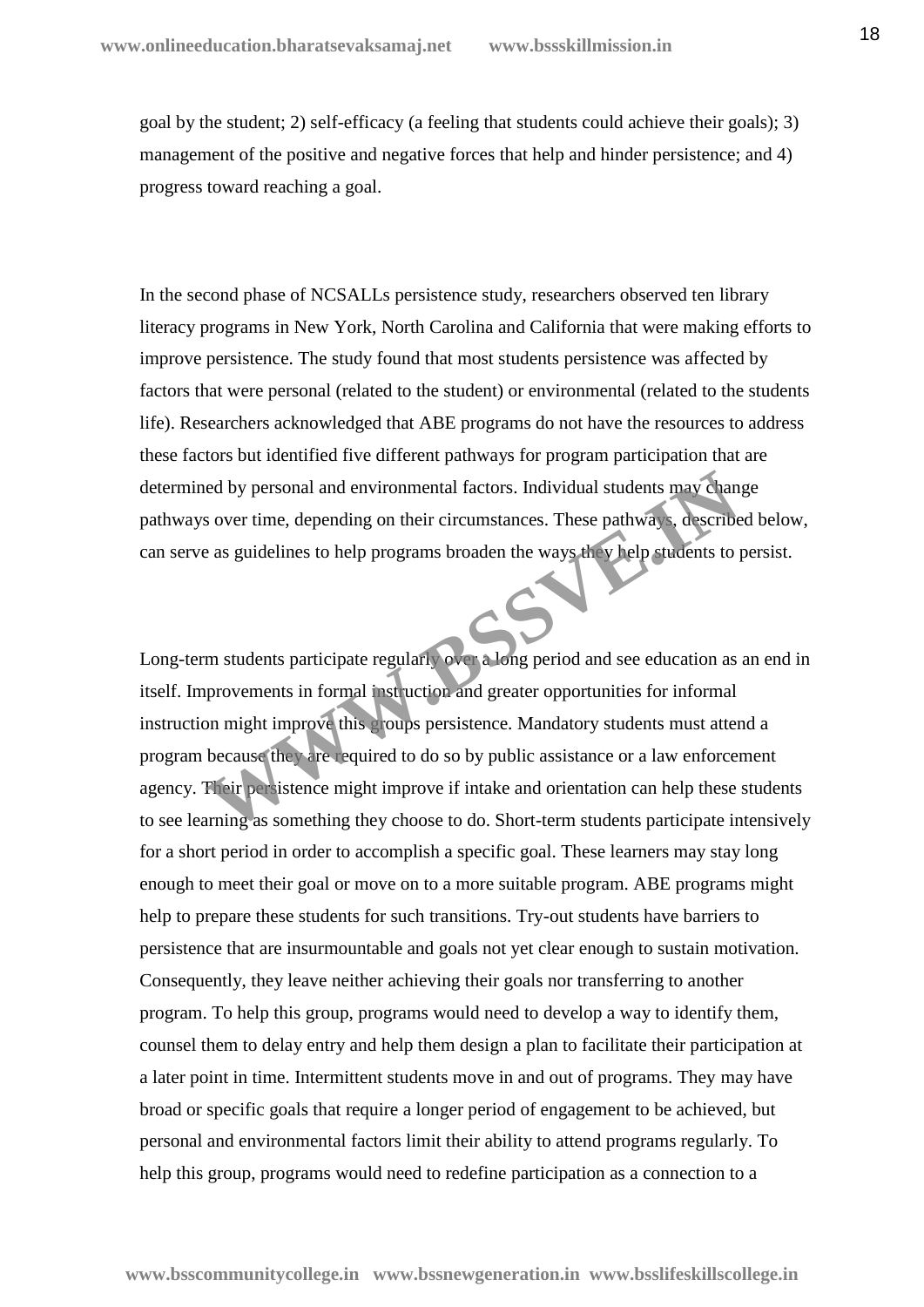program and redesign services to provide connected episodes of participation that use a multiplicity of learning resources.

Based on the literature reviews and their research, Comings and Cuban offer suggestions on ways programs can help students address barriers. These include counseling to identify barriers and supports and connect with appropriate resources, offering a range of learning opportunities that can accommodate different pathways of persistence, and changes in accountability measures to account for outcomes corresponding to the five pathways. The authors conclude with suggestions pertaining to three phases of program participationentering, participation and re-engaging in learning: intake and orientation processes that help students clarify a goal(s) and develop a learning plan for instruction and support services; instruction that fits with participation patterns and support services that meet individual needs (e.g., classes, tutoring, peer learning groups, self-study); and procedures for staying in contact with students not attending classes and re-engaging them in services. Finally, the authors note the need for the third phase of their research to test the impact of their suggested strategies on learner persistence and attainment of goals. S that help students clarify a goal(s) and develop a learning plan for nast<br>coort services; instruction that fits with participation patterns and support<br>t individual needs (e.g., classes, tutoring, peer learning revoups,

# **Topic : Learning To Read As A Cultural Process By James Paul Gee**

# **Topic Objective:**

At the end of this topic student would be able to:

- Define the term learning as a cultural process
- Describe Learning to Read as a Cultural Process

# **Definition/Overview:**

**Learning as a Cultural Process:** Cultural learning, also called cultural transmission, is the way a group of people or animals within a society or culture tend to learn and pass on new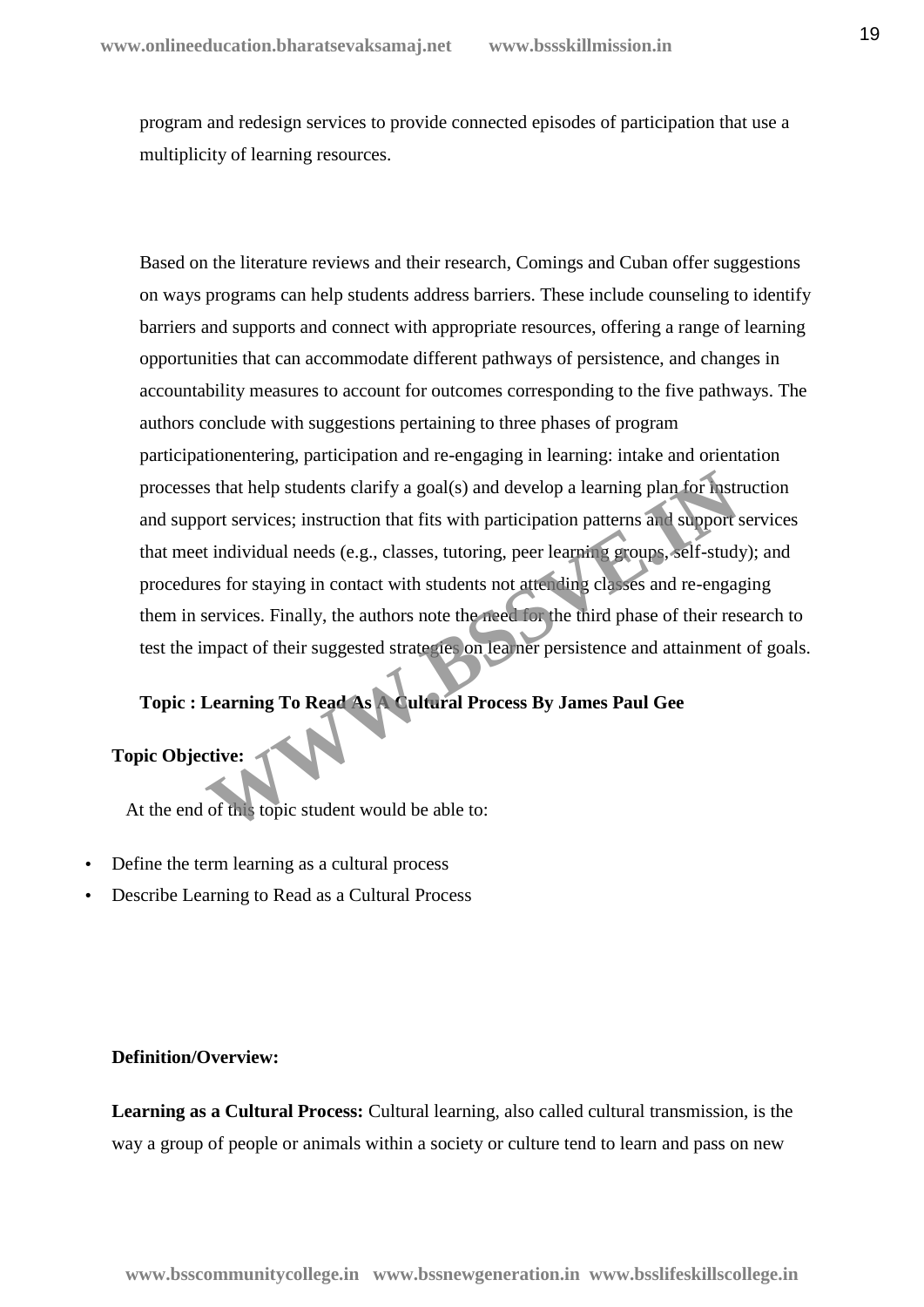information. Learning styles are greatly influenced by how a culture socializes with its children and young people.

The key aspect of culture is that it is not passed on biologically from the parents to the offspring, but rather learned through experience and participation. The process by which a child acquires his or her own culture is referred to as enculturation. On the basis of cultural learning, people create, remember, and deal with ideas. They understand and apply specific systems of symbolic meaning. Cultures have been compared to sets of control mechanisms, plans, recipes, rules, or instructions. Cass Sunstein recently described how Wikipedia moves us past the rigid limits of socialist planning that Friedrich Hayek attacked on the grounds that no planner could possibly obtain the dispersed bits of information held by individual members of society. Hayek insisted that the knowledge of individuals, taken as a whole, is far greater than that of any commission or board, however diligent and expert.

In this topic, Gee discusses learning to read as a cultural process. As we know that some things, like our native language, can be learned through a natural process that is biologically supported, whereas other things, such as physics or math, are best learned through overt instruction. To such natural and instructed learning processes, Gee adds a third type, cultural processes. Through such processes, learning often takes place as masters within a cultural group model behavior and then provides feedback to learners. Texts or other artifacts that provide useful information are made available to the learner, and learners recognize that masters have a certain socially significant identity that learners seek to acquire as members of the larger cultural group. ould possibly obtain the dispersed bits of information held by individual<br>society. Hayek insisted that the knowledge of individuals, taken as a wh<br>that of any commission or board, however diligent and Axpert.<br>that of any c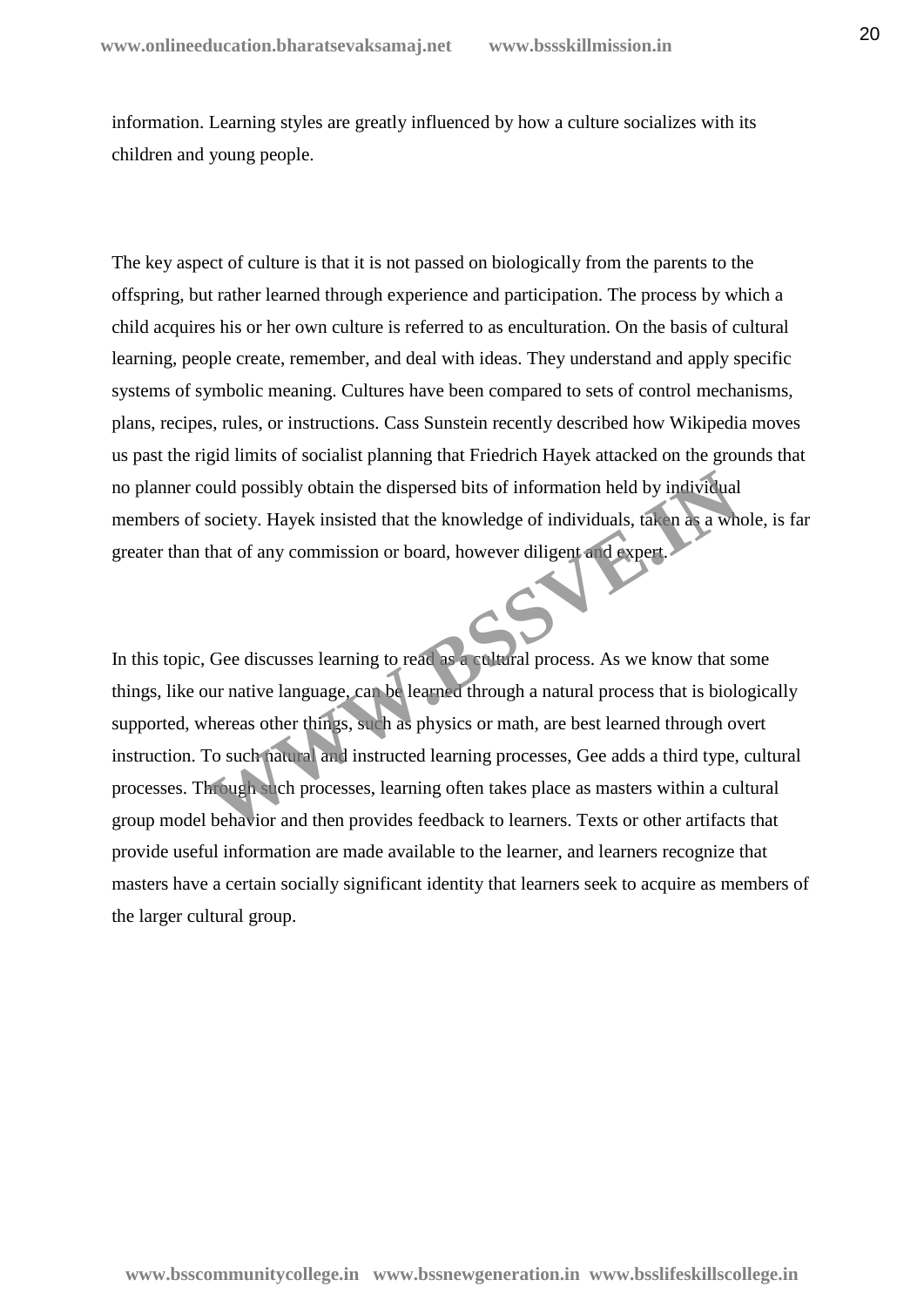### **Key Points:**

### **1. Learning to Read as a Cultural Process**

This type of learning takes place among groups, such as people who play computer and video games, who do not constitute a culture but do constitute what Gee refers to as a Discourse. Gee explains that a Discourse consists of ways of acting, interacting, valuing, thinking, believing, and using various sorts of objects, tools, artifacts, and technologies that allow a group of people to enact and recognize specific socially significant identities. As an example, Gee refers to computer game players who learn the Discourse of gaming, learning how to act like a gamer and recognize other gamers.

Gee contends that, while learning to read may be turned into an instructed process, it works best as a Discourse or cultural process. To explain this, he points to research on reading difficulties in young children that shows a connection between early language abilities and later success in reading in school. Gee argues that almost all children have impressive language abilities, but that what differentiates those who succeed from those who fail in school is possession, or lack of, specific verbal abilities tied to specific schoolbased practices and school-based genres of oral and written language. It is not that poor readers do poorly because they received poor instruction but that they were not inducted at home or at school into the types of practices that allow people to acquire academic or school-based forms of language. As Gee points out, school requiresforms or styles of language that are different from, and in some respects, more complex than, everyday vernacular oral language used in informal face-to-face conversations. Just as the text accompanying a computer game makes little sense if one has no experience with the game, academic language is neither clear nor meaningful if one has no experience to which it can be attached. Thus, for Gee, the debate should not be about using phonics to teach reading but should instead be focused on how every learner can learn to read by way of a Discourse process. Similarly, Gee contends, when adults learn to read the learning process must be connected to some literate Discourse (culture) that they want or need to become a member of. The key with adults is to find the Discourses that they really can and want to enter and within which they will function well and be able to fulfill their interests and desires. Gee concludes that focusing on instruction that does not allow for connections to identities and Discourses ultimately cuts off the engine that drives learning. Example 18 and, while realiting to read imay be tained into an instancted polices<br>St as a Discourse or cultural process. To explain this, he points to resear<br>difficulties in young children that shows a connection between e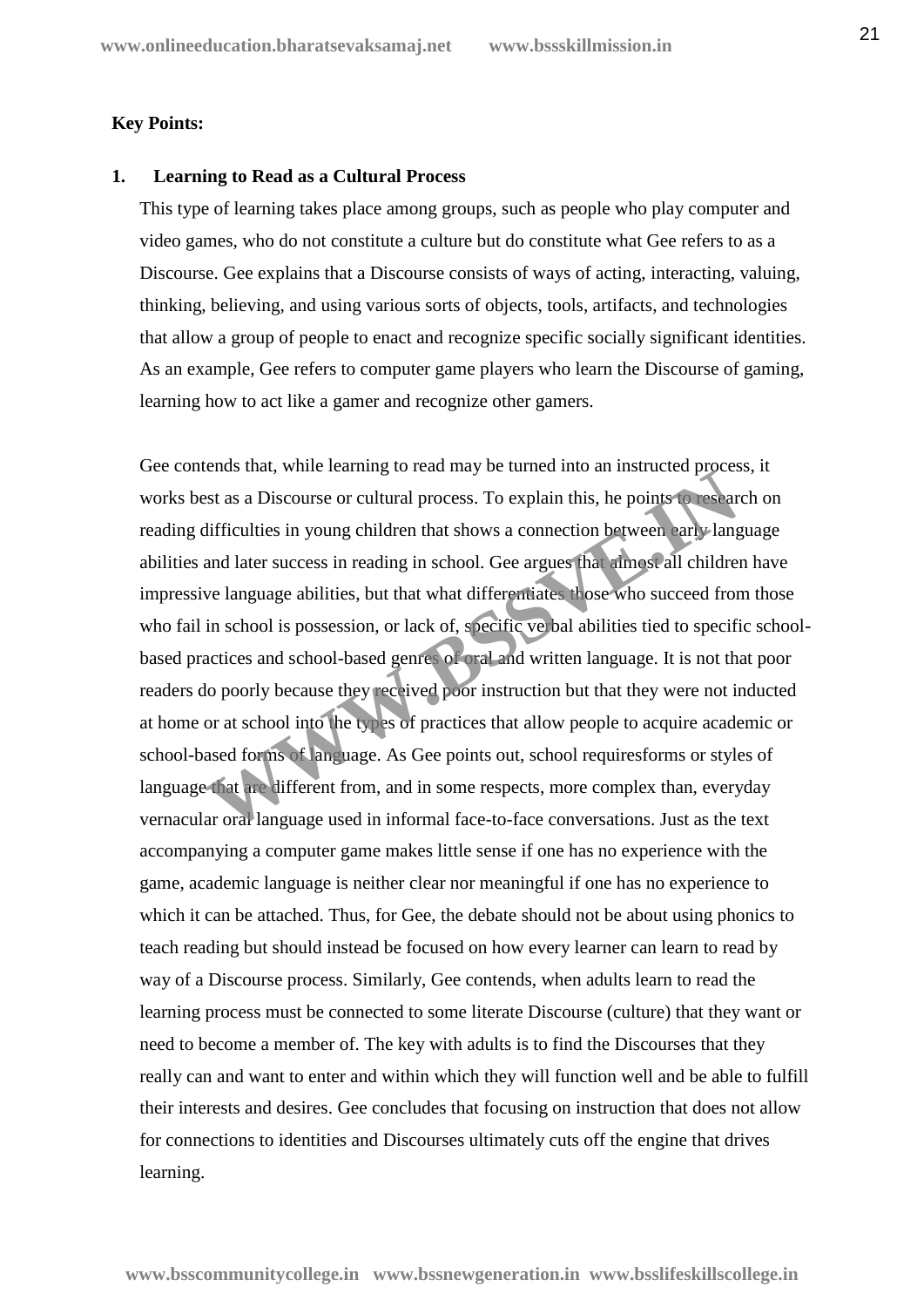Social learning refers to the process in which agents learn new skills by interacting with other agents. It is well known that many natural species have evolved a capacity to use information provided by other individuals to enhance their individual skills. Among human beings, process of social learning are, in general, presumed to play the most important role in shaping the behavioural diversity that distinguishes them from other species. Indeed, this variability cannot be explained by genetic variation (humans, contrasted to phylogenetically related species, are greatly homogeneous from the genetic point of view) and, apparently, can be explained only in part by the environmental diversity. Moreover, in the last twenty years, ethologists have shown how social learning can be important for the development of complex behavioural skills in primates, but also in other vertebrates like, just to cite the more influential studies, rats birds. Furthermore, the social transmission of behaviour in these species is often realized by simple processes, i.e. without the need of complex cognitive abilities, that exploit the dynamics between learning at the individual level, the characteristics of the environment, and the genetic evolution at the population level, without an easy-to-trace distinction between the processes. wertebrates like, just to cite the more influential studies, rats birds. Furthel<br>
Il transmission of behaviour in these species is often realized by simple p<br>
out the need of complex cognitive abilities, that exploit the d

# **Topic : The Forgotten R : Why Adult Educators Should Care About Writing Instruction By Marilyn K. Gillespie**

# **Topic Objective:**

At the end of this topic student would be able to:

- Define the term adult literacy
- Describe the concept of writing insturctions

# **Definition/Overview:**

**Adult Literacy:** In adult literacy, the focus has been on reading, while writing has remained much less visible. In this topic, Gillespie discusses why the adult education system should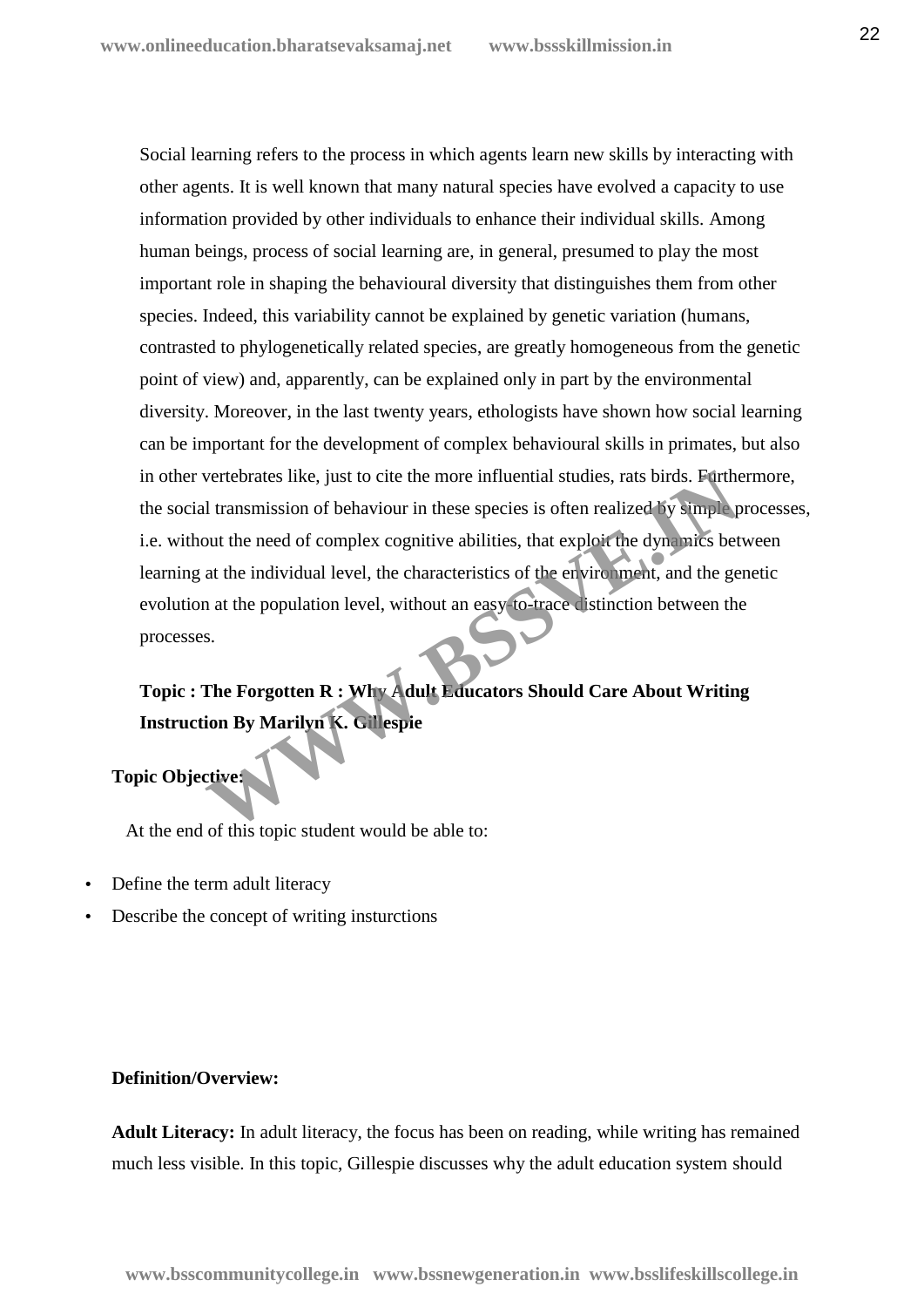pay more attention to the teaching of writing and suggests ways through which the field can improve the quality of writing instruction within the adult education system.

# **Key Points:**

### **1. Writing Instructions**

To begin, Gillespie points out a number of reasons why educators should care about teaching writing in adult education classrooms. First, she notes the importance of writing as a tool to facilitate learning to read, specifically phonemic awareness, understanding phonics and vocabulary development, as well as comprehension and recall of texts. Second, writing serves as a tool for thinking and lifelong learning, since the permanence of written text allows writers to step back and read their ideas and to rethink and revise them over time. Third, writing is a tool that we use frequently in everyday life (in making lists, sketching out plans, writing letters and e-mails, and writing poetry or keeping journals), and technological change has only increased the demand for writing. Fourth, writing is important to the success of learners who move into post-secondary education, which may impact adult learners potential to qualify for jobs that pay a living wage. Moreover, once learners are on the job, writing skills may help them to move into better jobs, as the amount and types of writing used in the workplace keep growing. Finally, for many adult learners, writing and sharing their writing play a role in shaping their sense of themselves as actors in the world and as lifelong learners. As one learner, quoted on what she learned from a writing class, put it, I learned that I matter. to facilitate learning to read, specifically phonemic awareness, understand<br>and vocabulary development, as well as comprehension and recall of tex<br>writing serves as a tool for thinking and lifelong lear in y, since the per

Gillespie offers a number of suggestions for practice and policy to help improve the quality of writing instruction. First, she recommends supporting knowledge-centered learning environments by basing instruction on research about how people learn to write and develop as writers. Second, Gillespie suggests creating learner-centered classroom environments by basing instruction on learners real world purposes for writing and by building on what students already know. Third, Gillespie recommends developing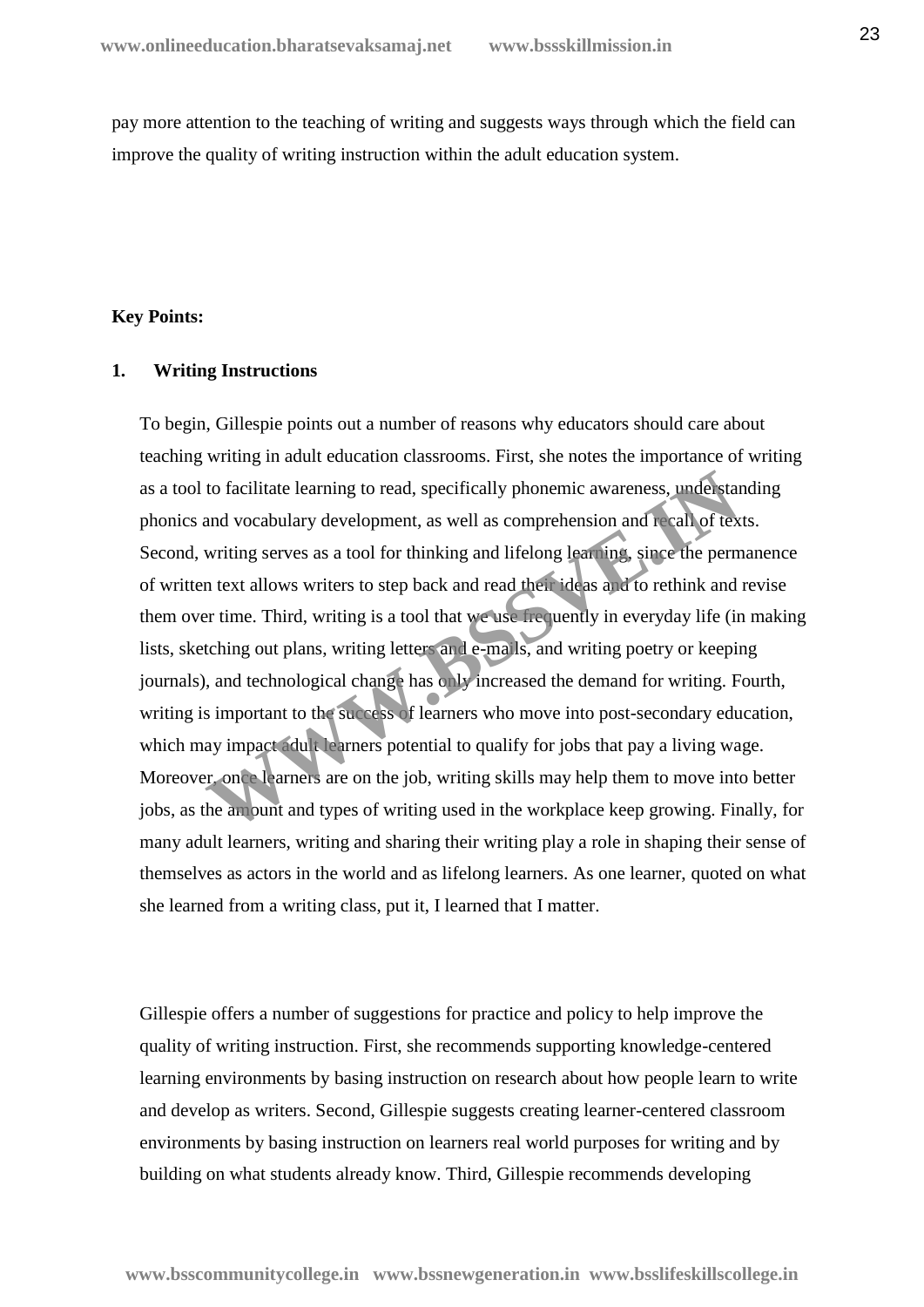community centered writing environments that acknowledge that writing is influenced in fundamental ways by the context in which it takes place. Thus, teachers should be encouraged to involve learners in a collaborative writing process that brings students lived experiences into the classroom. Fourth, she recommends encouraging assessment centered learning environments where students as well as teachers monitor and evaluate their own progress.

With respect to policy, Gillespie calls on the field to advocate for assessments linked to strong research-based content standards and curriculum frameworks and notes the need for better assessments of writing that go beyond multiple choice tests that measure language arts development. Second, she advocates developing and refining content standards or curriculum frameworks for writing to help ensure that the content of writing instruction takes into account both the latest research on writing instruction and a set of purposes for writing agreed upon by key stakeholders. Third, she recommends helping teachers to gain access to research and examples of what good writing instruction looks like in practice. Finally, she calls for funding research on how writing develops in adulthood to better understand how adult education learners are different from other learners and to clarify the kinds of writing challenges faced by learners who move on to postsecondary education, as well as how best to prepare them. extra development. Second, she advocates developing and refining contest or our curriculum frameworks for writing to help ensure that the content of on takes into account both the latest research on writing instruction and

In Section 4 of this course you will cover these topics:

- The Empower Project: Connecting Curriculum Development And Research By Mary Jane Schmitt And Martha Merson
- Rethinking Our Assumptions And Concepts
- Reconceptualizing Adult Basic Education And The Digital Divide By Elisabeth Hayes

# **Topic : The Empower Project: Connecting Curriculum Development And Research By Mary Jane Schmitt And Martha Merson**

## **Topic Objective:**

At the end of this topic student would be able to:

- Define the term Extending Mathematical Power (EMPower)
- Describe the role and characteristics of Extending Mathematical Power (EMPower)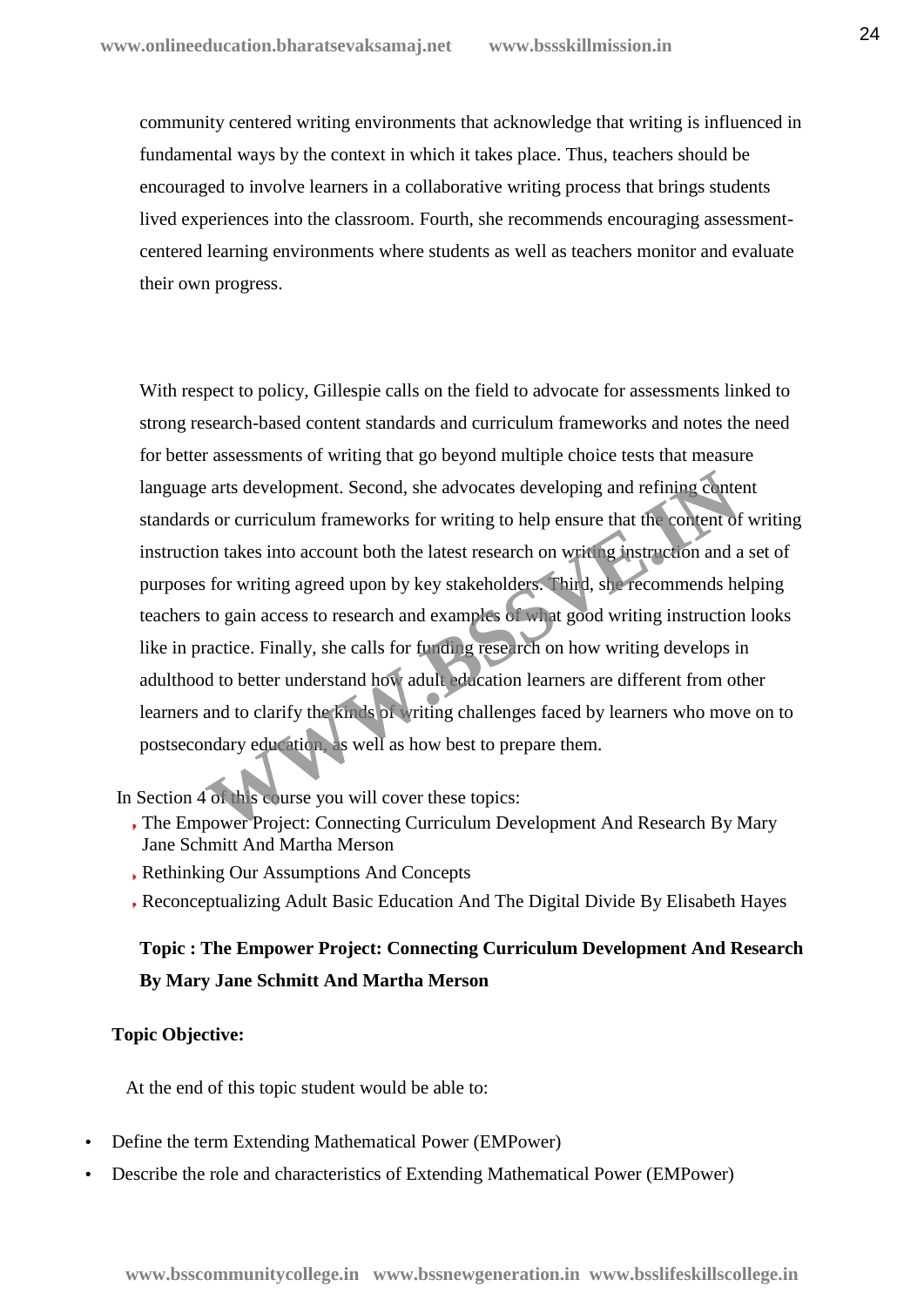### **Definition/Overview:**

**Extending Mathematical Power (EMPower):** This topic describes Extending Mathematical Power (EMPower), an instructional materials development project that aims to extend recent K12 mathematics reform to adult basic education programs. The EMPower team has, the authors explain, created a curriculum that fosters pedagogy of learning for understanding; embeds teacher support throughout; and has a structure that is transformative yet realistic for existing adult education classrooms. As Schmitt and Merson point out, EMPower was conceived as a multi-dimensional intervention, combining curriculum development, research, and professional development. BSSVE.J

#### **Key Points:**

# **1. Extending Mathematical Power (EMPower)**

Research `suggested categories of algebraic reasoning activity that were used in the design of curriculum units, such as Seeking Patterns, Building Rules in which students build models and use various representations to express a generalized pattern. During this phase of the development process, the authors noted the paucity of research pertaining specifically to adults acquisition of new mathematical concepts. Thus, the piloting and field-testing stages of the project involved research, not only on teachers and students reactions to the curriculum to guide revisions, but also on adults mathematical understandings and skills.

Next, the authors discuss how professional development was integrated into the project. The team began by assessing the current state of practice in mathematics instruction, which they found was largely based on individualized instruction and repeated practice of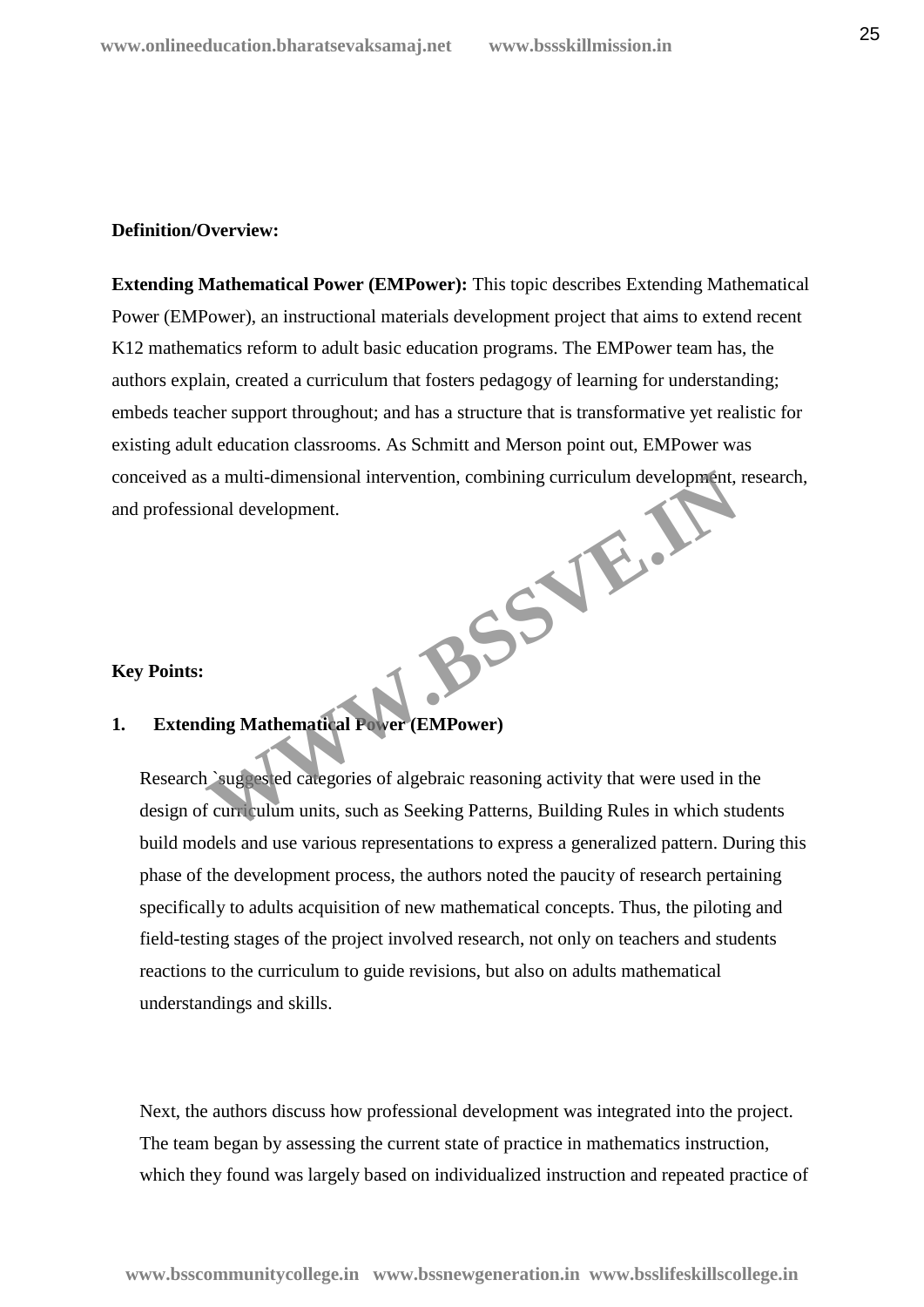procedures outlined in workbooks, which, the authors and others cited contend, discourages intuitive approaches and the development of a personal mathematics that can be applied across contexts. The EMPower curriculum thus requires a number of changes from current practice. The first is a shift in classroom culture from individualized silence to math talk, or communication about problem solving and strategies. A second change is that skills in geometry, measurement, data, and algebra are infused in all books and taught to students at all skill levels. To illustrate the EMPower approach, the authors include some examples of activities and student work in a unit on algebraic thinking that encourages students to seek patterns and articulate relationships between quantities. Third, the curriculum itself is a vehicle for professional development. As Schmitt and Merson phrase it, when curriculum supports teacher development, it assumes that teachers will benefit from ideas for how to lead mathematics discussions, how to respond to learners questions, and what to look for when students are working in small groups on investigations. Report of the street

First, they call for leaders to bring numeracy to the forefront of legislation and include numeracy as part of what is needed for adults to succeed. Second, while acknowledging the lack of research on adults mathematics development, Schmitt and Merson recommend that research on mathematics be undertaken simultaneously with curriculum development and testing by teachers. This approach allows teachers to be partners in research and the curriculum to serve as a tool for sharing research among teachers. Finally, the authors note the essential role of professional development in reform curricula such as EMPower since it requires profound change that challenges our thinking about what math we teach, as well as when and how we teach it.

# **Topic : Rethinking Our Assumptions And Concepts**

### **Topic Objective:**

At the end of this topic student would be able to:

Describe the sociological perspective of education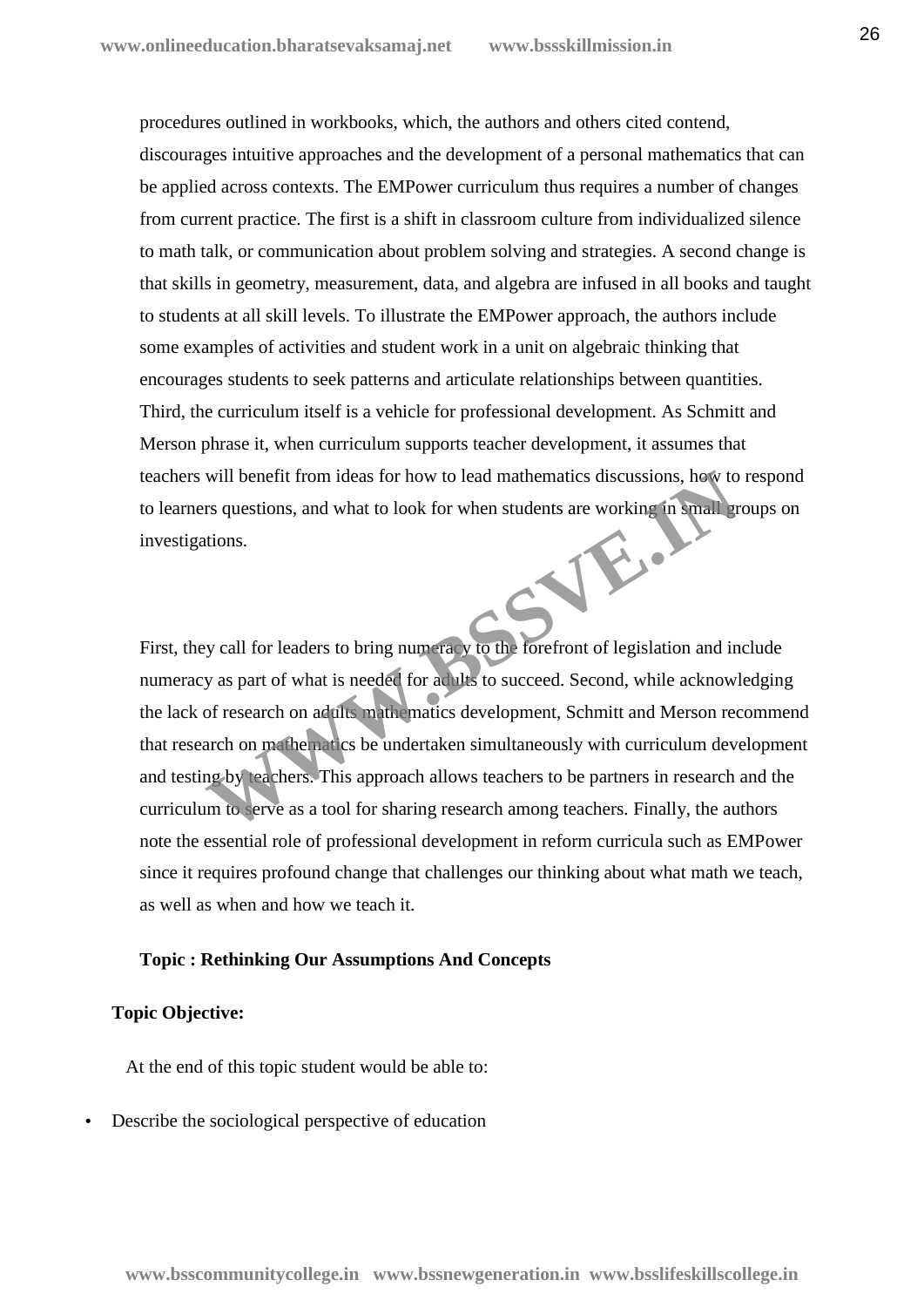#### **Definition/Overview:**

In this topic, Hayes looks at the integration of digital technologies into adult basic education. She notes that the use of technology in ABE has typically occurred within existing instructional practices, addressing only limited forms of digital literacies, such as computerized workbooks, plus development of skills in word processing and spreadsheet applications. Hayes argues that to enhance the quality of ABE, literacy educators and scholars should begin to think more expansively about the nature of new technologies, the kinds of literacies inherent in such technologies, and their implications for literacy learning and teaching. **WWW.BSSVE.IN**

#### **Key Points:**

### **1. Sociocultural Perspectives**

Drawing on sociocultural perspectives on literacy, Hayes explores the multiple skills and types of digital literacies that can be developed through computer gaming. Using specific examples from The Rise of Nations (RoN), a game in which players build civilizations, Hayes highlights processes that demonstrate the potential of technology to develop literacies among ABE students that go beyond basic computer use. For instance, she points out how games such as RoN combine modes of images and text that require a player to make sense of what they see and proactively navigate the game. The game experience can thus develop abilities to identify patterns and relationships among elements, to move in nonlinear fashion within and across texts, and to understand the strengths and limitations of diverse modes of meaning. Moreover, gaming requires a player to develop an understanding of the context in which they must make sense of the texts they encounter, a process which is achieved through instruction embedded within the game. In addition, games such as RoN encourage the development of critical literacies as players come to understand and reflect on design principles underlying the game and how they relate to play. As Hayes points out, such a reflective process can help learners to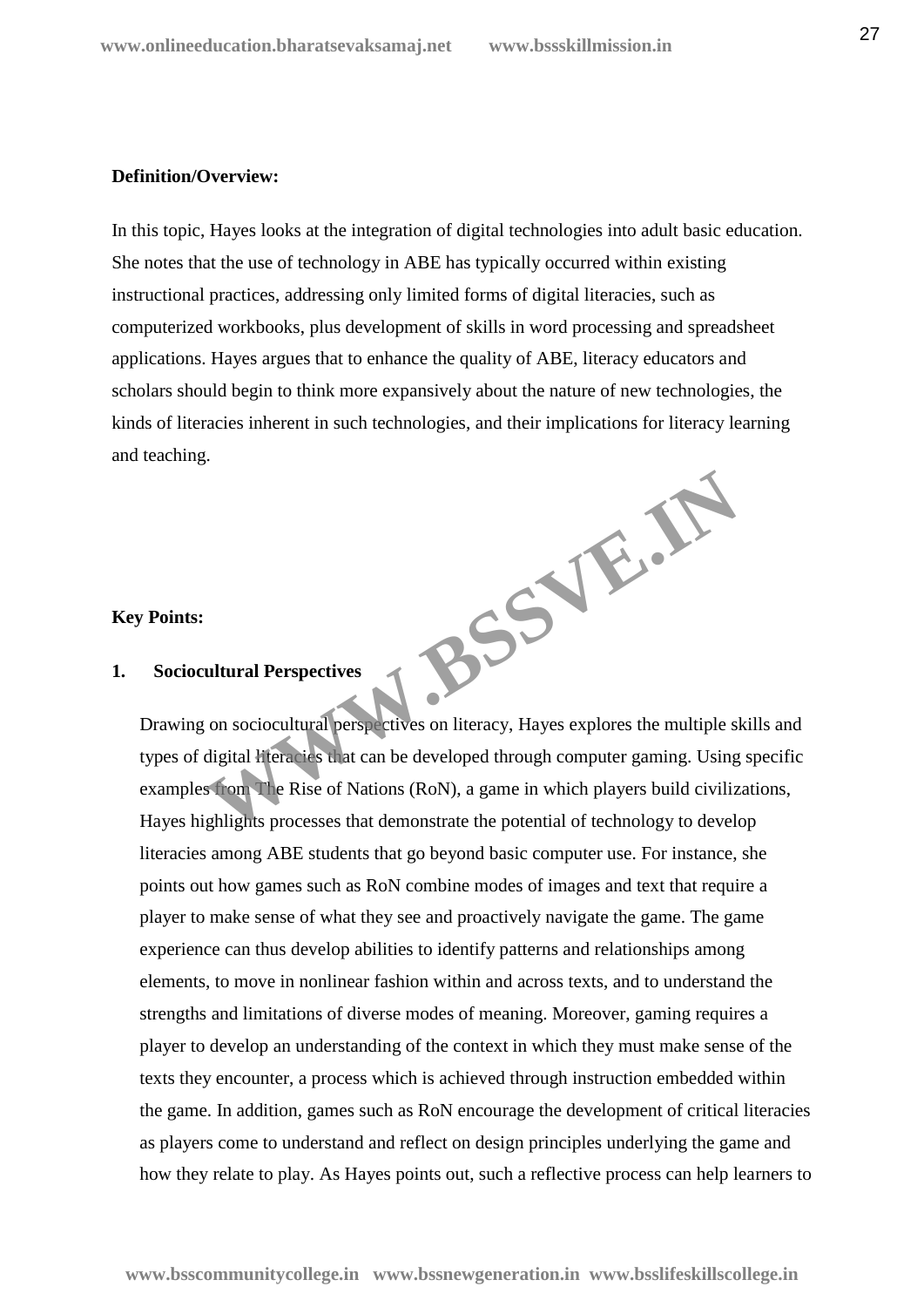analyze broader social and political forces that affect common practices and communities. Finally, playing RoN involves social practices, not just individual play, as players play multiplayer games, share strategies and experiences, and take on identities within the gaming community. A similar process to extend learning beyond the classroom could be developed in ABE through opportunities for learners to explore and connect with groups around issues of interest.

Hayes offers three recommendations for policy and practice. First, she suggests more expansive goals for digital literacy learning in ABE, moving beyond the mere use of word processing or spreadsheets to higher order knowledge and abilities. Second, she calls for a reallocation of resources to increase investments in professional development around the use of digital technologies in order to promote more creative and sophisticated ways of using technological resources. Finally, Hayes recommends a greater emphasis on learning by engagement in social practices, both in and out of school. Such an approach requires a move away from individualized skill and drill in the classroom and would enable learners to use digital technologies to engage in actual social practices that help them achieve meaningful goals. ion of resources to increase investments in professional development architectical technologies in order to promote more creative and soph sticated where the photographs is one series. Finally, Hayes recommends a creater e

**Topic : Reconceptualizing Adult Basic Education And The Digital Divide By Elisabeth Hayes**

# **Topic Objective:**

At the end of this topic student would be able to:

- Describe the link of Education and Technology
- Highlight the importance of technology in education.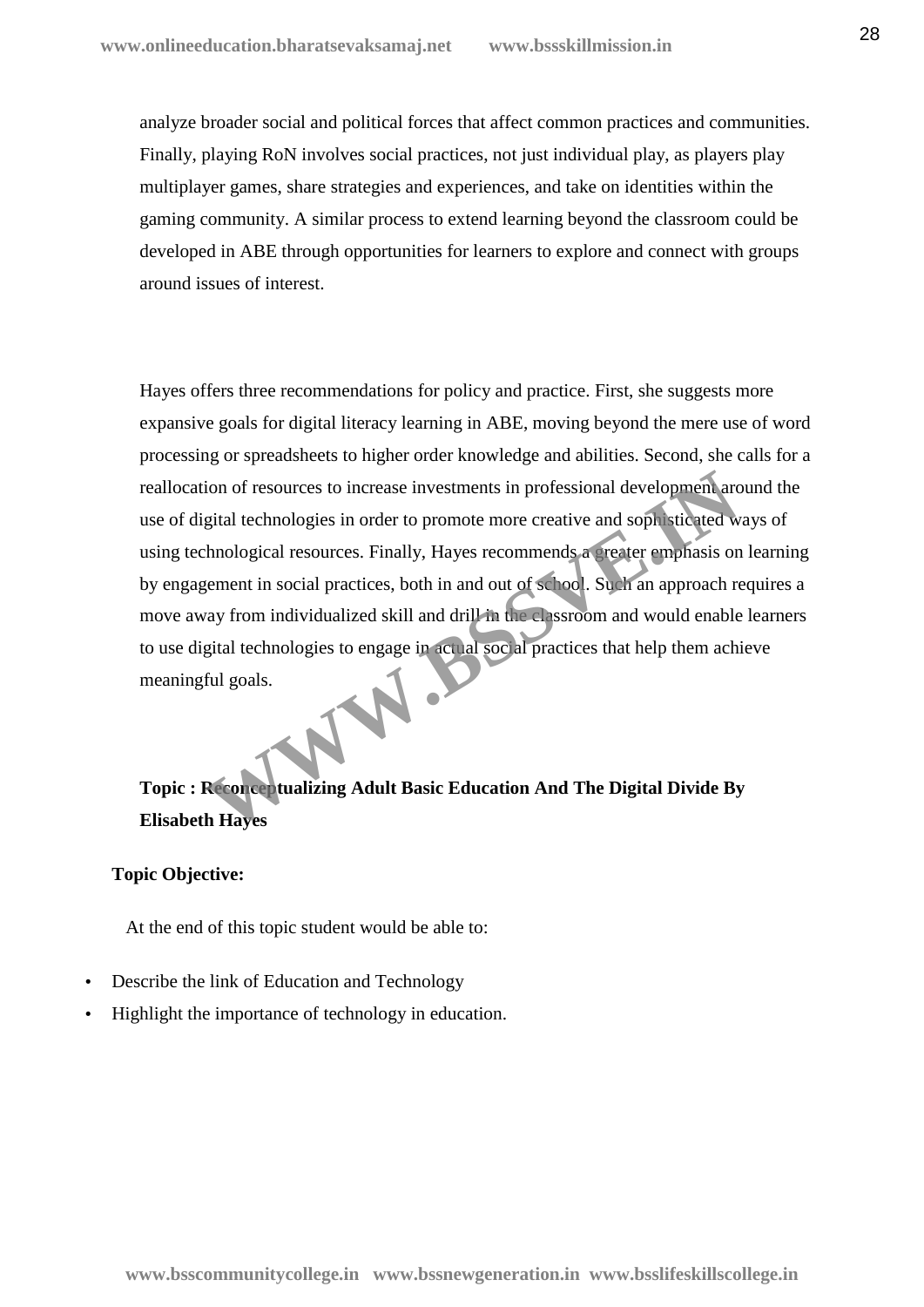**WWW.BSSVE.IN**

### **Definition/Overview:**

**Reconceptualizing:** In this topic, Hayes looks at the integration of digital technologies into adult basic education. She notes that the use of technology in ABE has typically occurred within existing instructional practices, addressing only limited forms of digital literacies, such as computerized workbooks, plus development of skills in word processing and spreadsheet applications. Hayes argues that to enhance the quality of ABE, literacy educators and scholars should begin to think more expansively about the nature of new technologies, the kinds of literacies inherent in such technologies, and their implications for literacy learning and teaching.

## **Key Points:**

### **1. Education and Technology**

As Hayes points out, access to technologies does not guarantee that they will be used in meaningful or empowering ways. Drawing on relevant research, she calls for a shift toward the goal of social inclusion through technology, moving from the acquisition of technical skills to address how digital technologies enable people and groups to engage in particular social practices. With an emphasis on individualized instruction and frequent limitations of outdated and inadequate technological tools, Hayes contends, ABE instruction tends to reinforce, rather than bridge, a digital divide.

Drawing on sociocultural perspectives on literacy, Hayes explores the multiple skills and types of digital literacies that can be developed through computer gaming. Using specific examples from The Rise of Nations (RoN), a game in which players build civilizations, Hayes highlights processes that demonstrate the potential of technology to develop literacies among ABE students that go beyond basic computer use. For instance, she points out how games such as RoN combine modes of images and text that require a player to make sense of what they see and proactively navigate the game. The game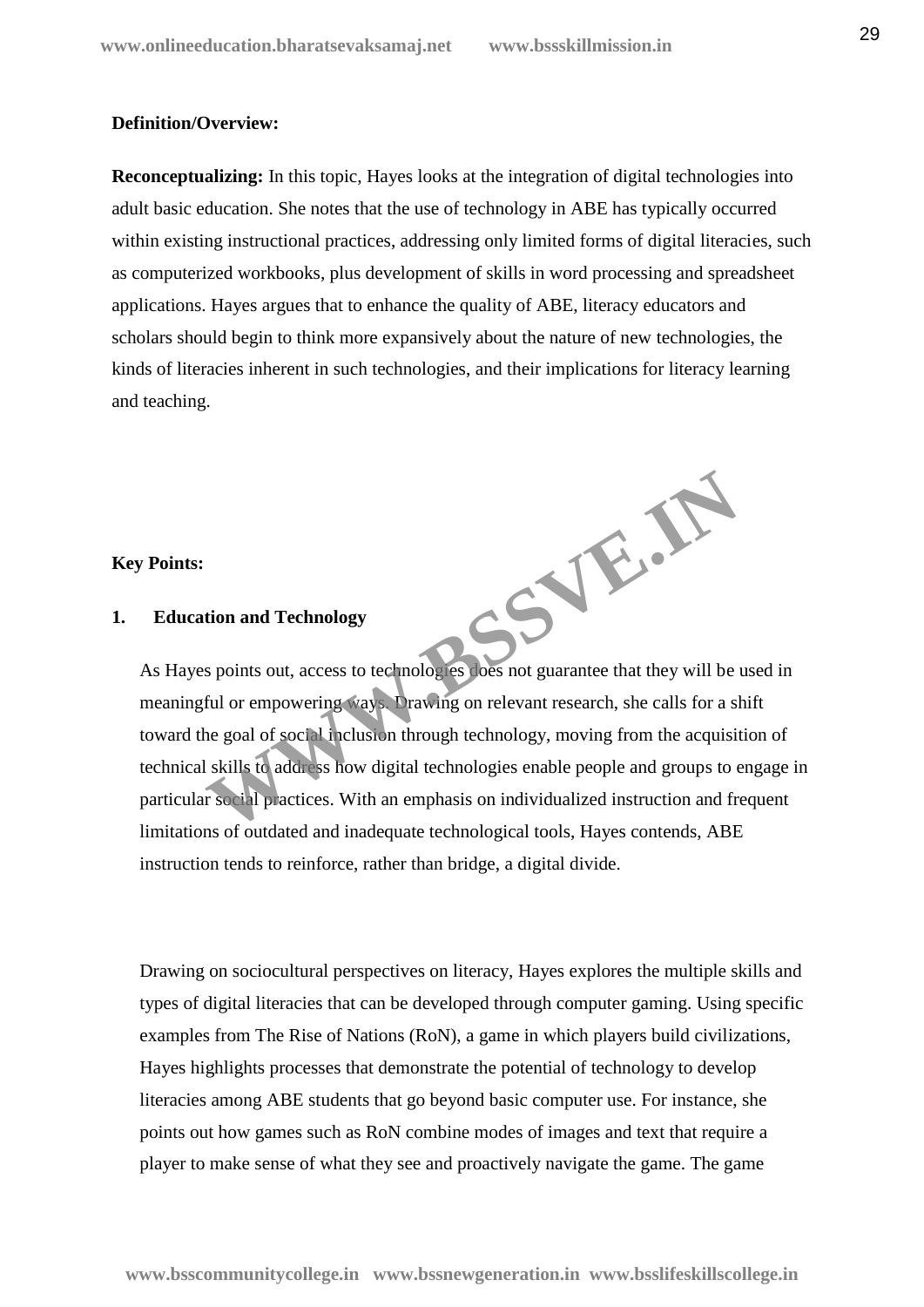experience can thus develop abilities to identify patterns and relationships among elements, to move in nonlinear fashion within and across texts, and to understand the strengths and limitations of diverse modes of meaning. Moreover, gaming requires a player to develop an understanding of the context in which they must make sense of the texts they encounter, a process which is achieved through instruction embedded within the game. In addition, games such as RoN encourage the development of critical literacies as players come to understand and reflect on design principles underlying the game and how they relate to play. As Hayes points out, such a reflective process can help learners to analyze broader social and political forces that affect common practices and communities. Finally, playing RoN involves social practices, not just individual play, as players play multiplayer games, share strategies and experiences, and take on identities within the gaming community. A similar process to extend learning beyond the classroom could be developed in ABE through opportunities for learners to explore and connect with groups around issues of interest. **WWW.BSSVER.IN** 

Hayes offers three recommendations for policy and practice. First, she suggests more expansive goals for digital literacy learning in ABE, moving beyond the mere use of word processing or spreadsheets to higher order knowledge and abilities. Second, she calls for a reallocation of resources to increase investments in professional development around the use of digital technologies in order to promote more creative and sophisticated ways of using technological resources. Finally, Hayes recommends a greater emphasis on learning by engagement in social practices, both in and out of school. Such an approach requires a move away from individualized skill and drill in the classroom and would enable learners to use digital technologies to engage in actual social practices that help them achieve meaningful goals.

In Section 5 of this course you will cover these topics:

- Beyond The Life Boat: Improving Language, Citizenship, And Training Services For Immigrants And Refugees By Heide Spruck Wrigley
- Filling In The Black Box Of Family Literacy: Implications Of Research For Practice And Policy By Eunice N. Askov And Cathy Kassab And Elisabeth L. Grinder And Ladislaus M. Semali And Drucilla Weirauch And Eugenio Longoria Saenz And Barbara Van Horn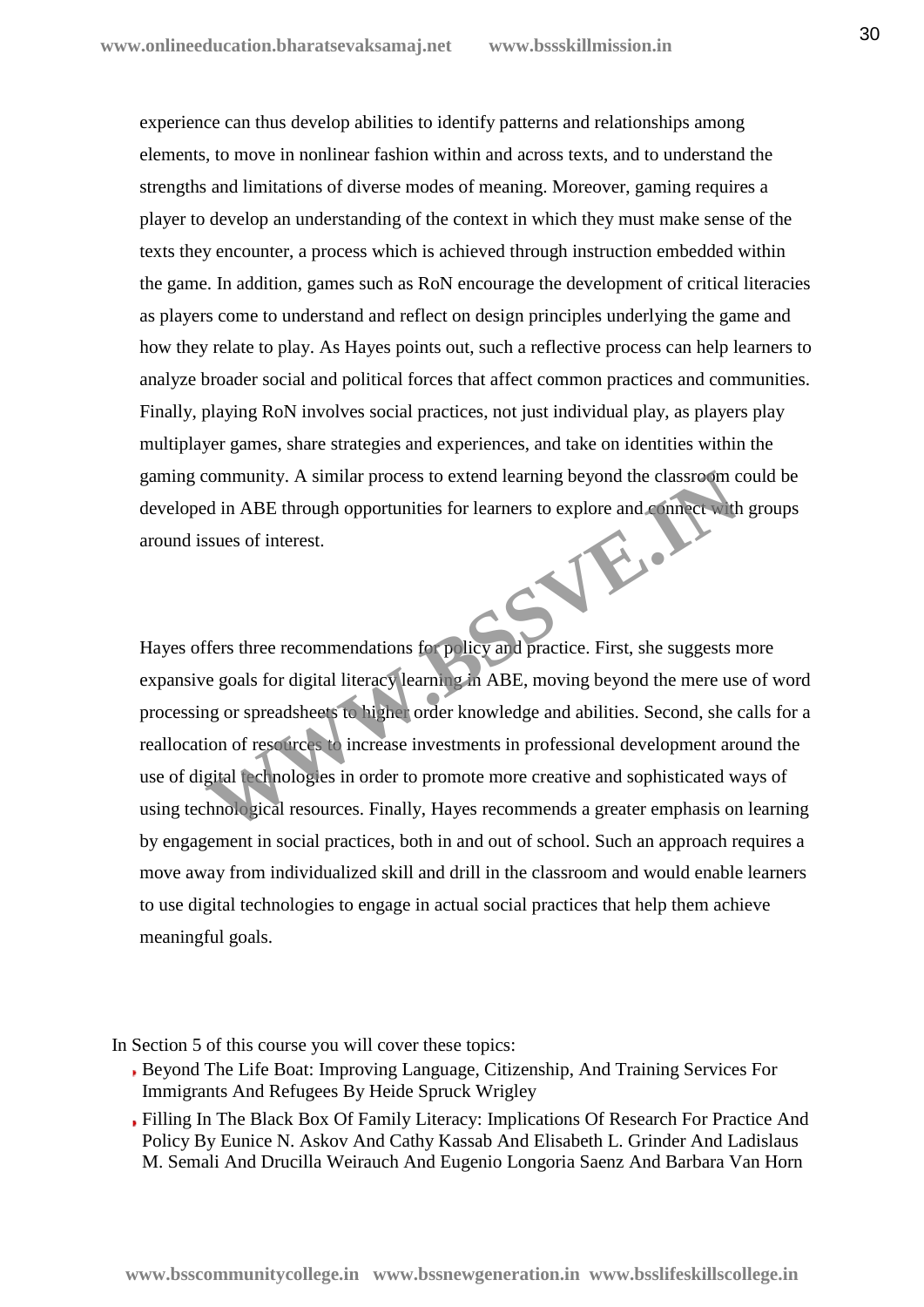Giving Literacy Away, Again: New Concepts Of Promising Practice By Stephen Reder 255 More...

**Topic : Beyond The Life Boat: Improving Language, Citizenship, And Training Services For Immigrants And Refugees By Heide Spruck Wrigley**

# **Topic Objective:**

At the end of this topic student would be able to:

- Define the term English language literacy
- Describe the importance of Immigrants Education

# **Definition/Overview:**

**English Language Literacy:** In this topic, Wrigley focuses on English language and literacy services for adults who are not yet proficient in English. She begins by outlining a number of important demographic trends, such as the high poverty rates and low education levels of many immigrants. Consequently, as Wrigley points out, many ESL students require additional support services and would benefit from development of skills and knowledge that translate into the jobs that can help move a family out of poverty. While all states offer ESL services, the impact of immigration varies by region, and some states (such as Iowa, Georgia, Kentucky, and North Carolina) have not traditionally been home to immigrants, but are increasingly becoming so. In such states, federal funding and technical assistance is necessary to help create an infrastructure of services to address the language and job skill needs of immigrants and local employers in need of skilled workers. W.B.W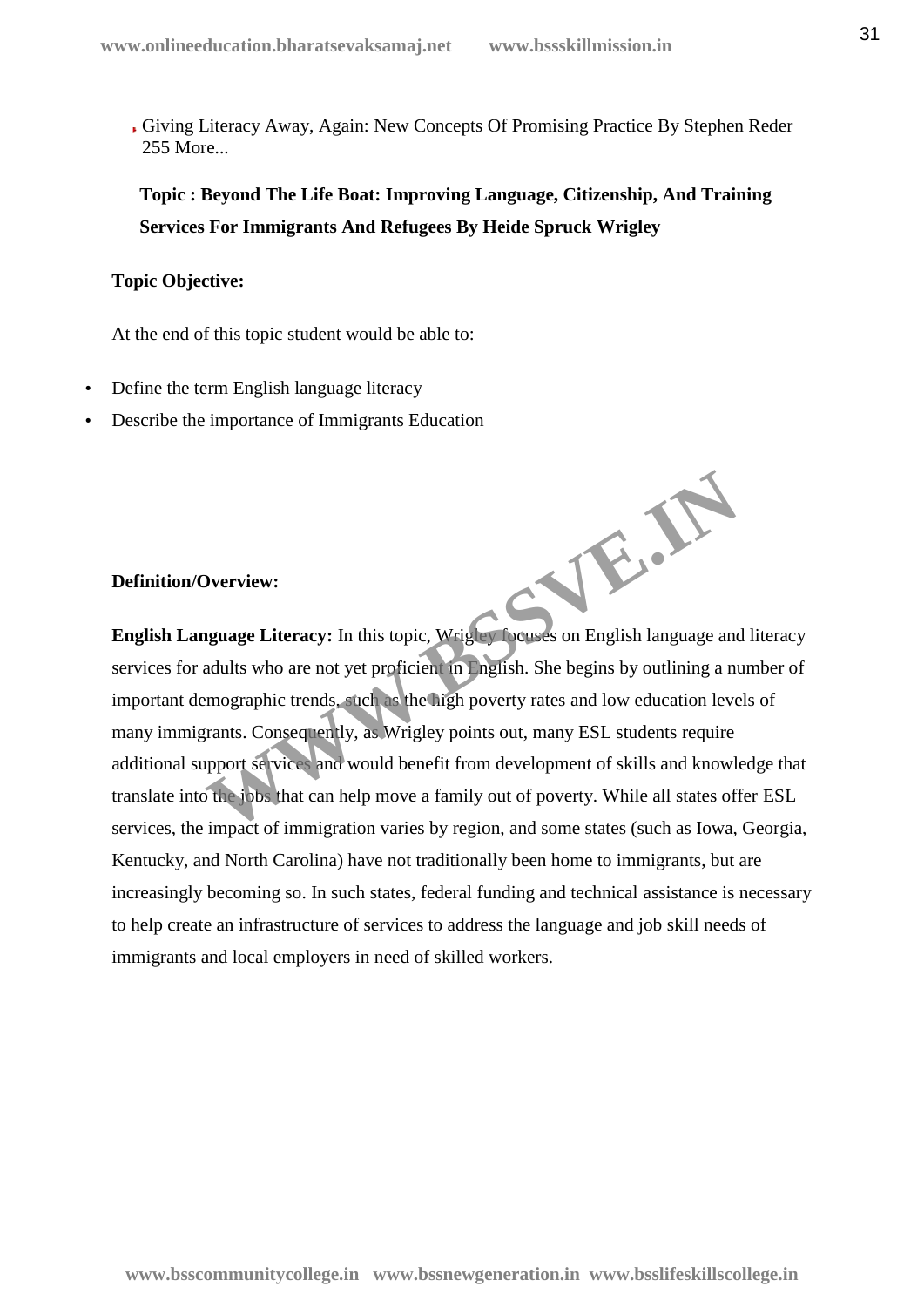### **Key Points:**

### **1. Immigrants Education**

Wrigley next describes a number of subgroups among immigrants, including lawful immigrants, refugees, native born, and undocumented immigrants. As she points out, the differing characteristics of these groups have implications for program design and services. In addition, she notes a range of factors that should be considered in creating services, including age, length of stay in the U.S., employment, needs for use of English in daily life, newcomer status, linguistic environment (i.e., opportunities to use English), psychological factors (especially relevant for refugees), proficiency in English, and native language literacy skills. Wrigley points out the particular challenge of serving students who have limited schooling in their home countries and the need for them to engage in basic literacy to create a foundation in reading and writing. Noting the relative paucity of research on adult ESL instructional practices, Wrigley draws on existing research on K12 and adult populations to reveal a number of valuable lessons. First she notes evidence of the benefits of contextualized learning, particularly in language teaching, with a focus on communicative interactions and task-based learning. Next, she notes the importance of using real-life materials and activities in the adult ESL literacy classroom, pointing to a study that found that compections to real-life materials and situations were related to increases in basic reading skills, reading comprehension, and oral English skills. Wrigley next describes a research review that noted positive effects of cooperative learning, as well as a study that indicated that adults and adolescents make rapid progress in acquiring language proficiency when they have opportunities to make use of the target language in daily life interactions. An approach that connects classroom learning with the community and encourages language and literacy use outside of school shows a great deal of promise. e limited schooling in their home countries and the need for them to ang<br>racy to create a foundation in reading and writing. Noting the relative pa<br>on adult ESL instructional practices, Wrigley draws on existing research<br>t

Wrigley also discusses research focusing on the role of native language literacy in English skill acquisition. She points to evidence that suggests that a threshold level of native language literacy may be required before underlying skills related to text processing will transfer to the target language. As Wrigley points out, however, questions about how much literacy is enough to permit transfer, as well as the nature of the threshold level, have not yet been answered. She also cites studies that examine the role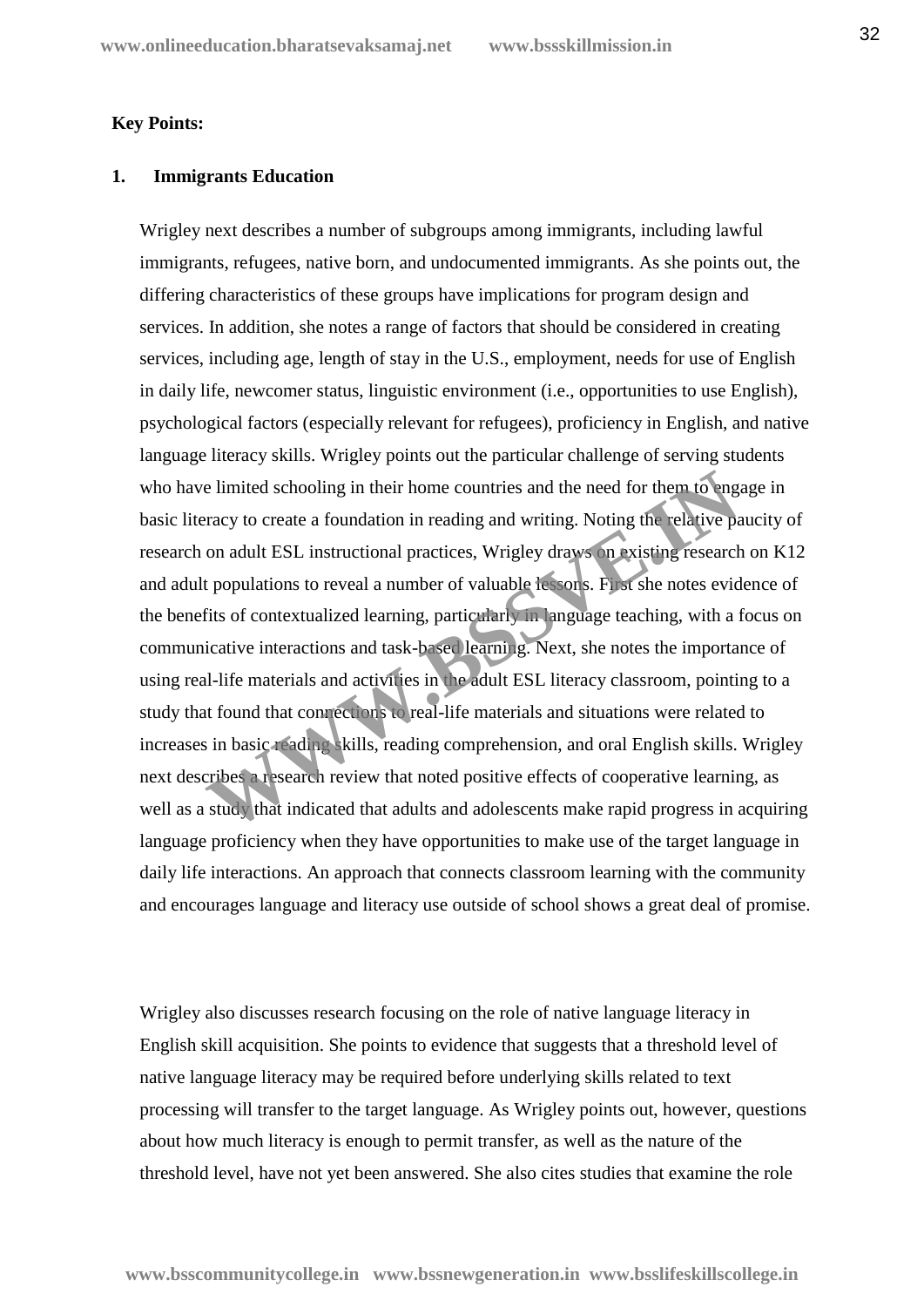of first language literacy among low-literate groups trying to acquire English. In one, students acquired English literacy skills faster when given literacy instruction in their native language. Further, she refers to a study that found benefits in using native language for purposes such as clarifying concepts, introducing new ideas, or providing explanation. Finally, Wrigley discusses research that shows the positive effects of strategy-based teaching in reading and extended reading on general reading skills and vocabulary acquisition.

With respect to systemic issues, Wrigley calls for a language policy that specifically addresses the needs of immigrants and refugees and a system of immigrant services that spans the federal Departments of Labor, Education, and Health and Human Services. Further, she notes the challenge of providing differentiated services for various subgroups of immigrants and refugees and calls for better articulation of services to ensure appropriate types of instruction and facilitate transitions across services. She also points out the need for better integration of language education and skills training, including bilingual vocational training, as a means toward improving the economic situations of adults with limited English skills. She adds that research on how to effectively combine English instruction, literacy education, and job training would benefit the educational community. Finally, Wrigley calls for efforts to render the ESOL system more transparent to learners to help them understand what services will best meet their needs and more easily make transitions from one program to another. Expected Departments of Labor, Education, and Health and Human Services the notes the challenge of providing differentiated services for various syrants and refugees and calls for better articulation of vervices to ensure

**Topic : Filling In The Black Box Of Family Literacy: Implications Of Research For Practice And Policy By Eunice N. Askov And Cathy Kassab And Elisabeth L. Grinder And Ladislaus M. Semali And Drucilla Weirauch And Eugenio Longoria Saenz And Barbara Van Horn**

## **Topic Objective:**

At the end of this topic student would be able to:

Define the term family literacy.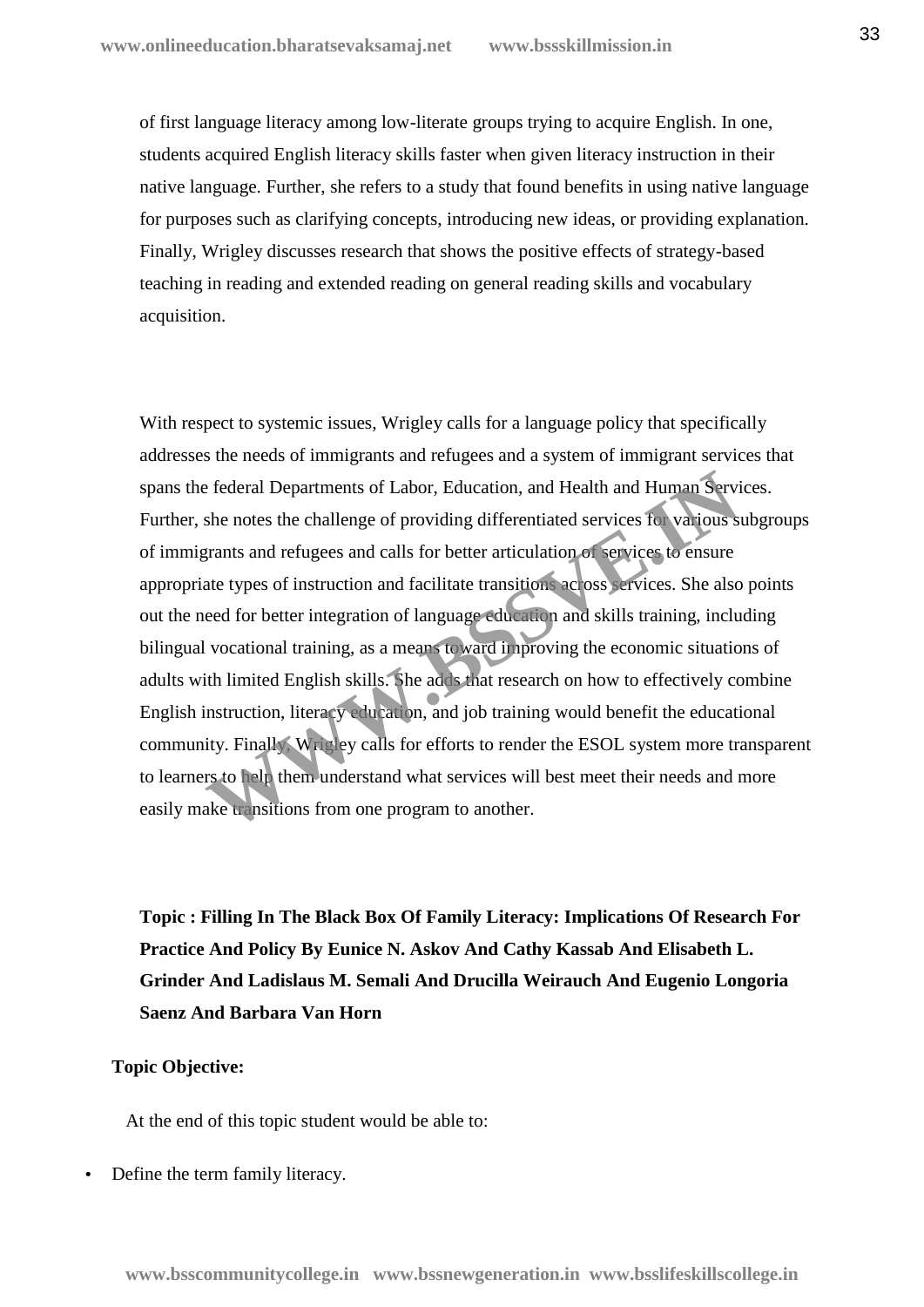Describe the importance of Adult Education Component Of Family Literacy

### **Definition/Overview:**

**Family Literacy:** As Askov et al. point out, family literacy has been described as a black box, since the field lacks research-based exemplary practices for the components of family literacy, and no true program model exists. The authors describe challenges in building a research-based model for improving quality in family literacy and report on research aimed at identifying exemplary practices. **WWW.BSSVE.IN**

# **Key Points:**

# **1. Adult Education Component of Family Literacy**

As the authors point out, certain aspects of the adult education component of family literacy are not well understood; specifically, the factors that lead to greater participation, as well as the impact of participation in the adult education component on children and parents. To address this gap, research was conducted on the database of the Pennsylvania Statewide Evaluation of Family Literacy in order to examine the effects of participation in adult education and parenting education. Results from these analyses indicate that adult learners who accumulate between 50 and 99 hours of adult education within a single12 month period perform better on the TABE reading test, while at least 75 hours are needed to perform better on the TABE mathematics post-test. At least 50 hours of adult education instruction appear to be needed for ESL participants, at least for those continuing in the next program year. Intensity of instruction was consistently more important than total number of hours accumulated in adult education. Results suggest that greater efforts, such as through distance education, are needed to increase duration and intensity of participation for groups with competing demands, such as those who are employed or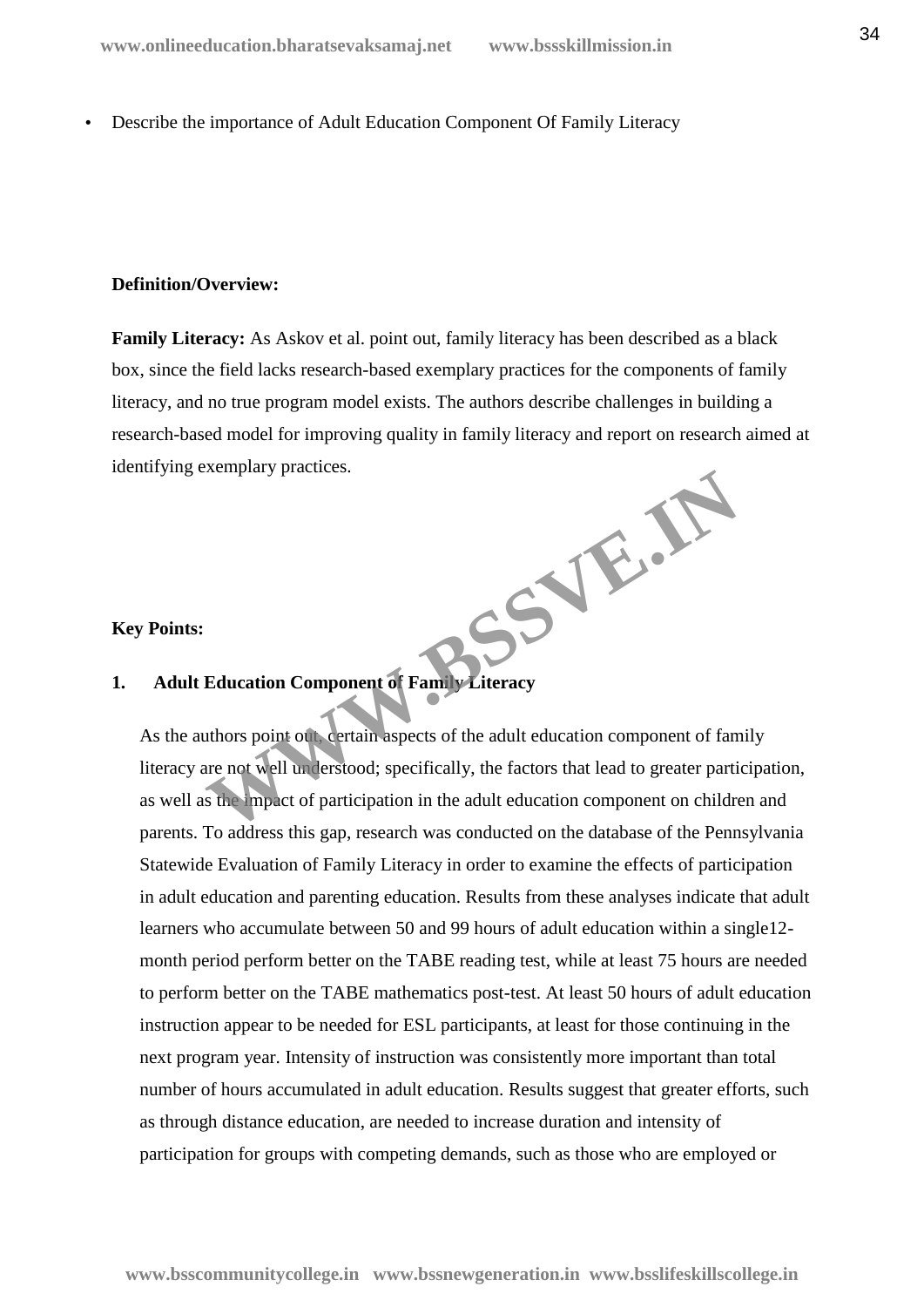single parents or have greater number of children in the program. With respect to the impact of participation in adult education on children, researchers found that intensity of participation in adult education had a significant effect on most of the development skills measured by standardized tests, though results did not indicate the pathway by which these improvements occur.

The next inquiry discussed concerned dynamics in the classroom that might encourage or discourage continued participation. The authors employed an observational instrument based on Beder and Medinas (2001) typology of classroom instruction as being of two basic types: discrete skills (decontextualized, contextualized, or disjointed) and making meaning. The authors describe contrasting classrooms to demonstrate how the typology can be used as a framework for assessing quality of classroom instruction, leading to more meaningful instruction as a way to encourage more sustained participation by adult learners.

As the authors note, parent-child interaction time is the heart and soul of family literacy programs, yet its impact is difficult to quantify since it is implemented differently across programs. Through interviews and written program descriptions, researchers conducted a qualitative study in 24 sites of 19 programs in Pennsylvania on the purpose of interactive literacy. Program comments focused primarily on enhancing parenting skills, increasing parents understanding of child development and learning, and modeling appropriate behavior for their children. Programs could connect their activities to an area of literacy development (e.g. vocabulary), but specific connections to reading research were seldom made by programs. Researchers concluded that programs would benefit from a universal definition of interactive. The authors describe contrasting classrooms to demonstrate how the ty<br>sed as a framework for assessing quality of classroom instruction, leading<br>aningful instruction as a way to encourage more sust in all participation<br>ani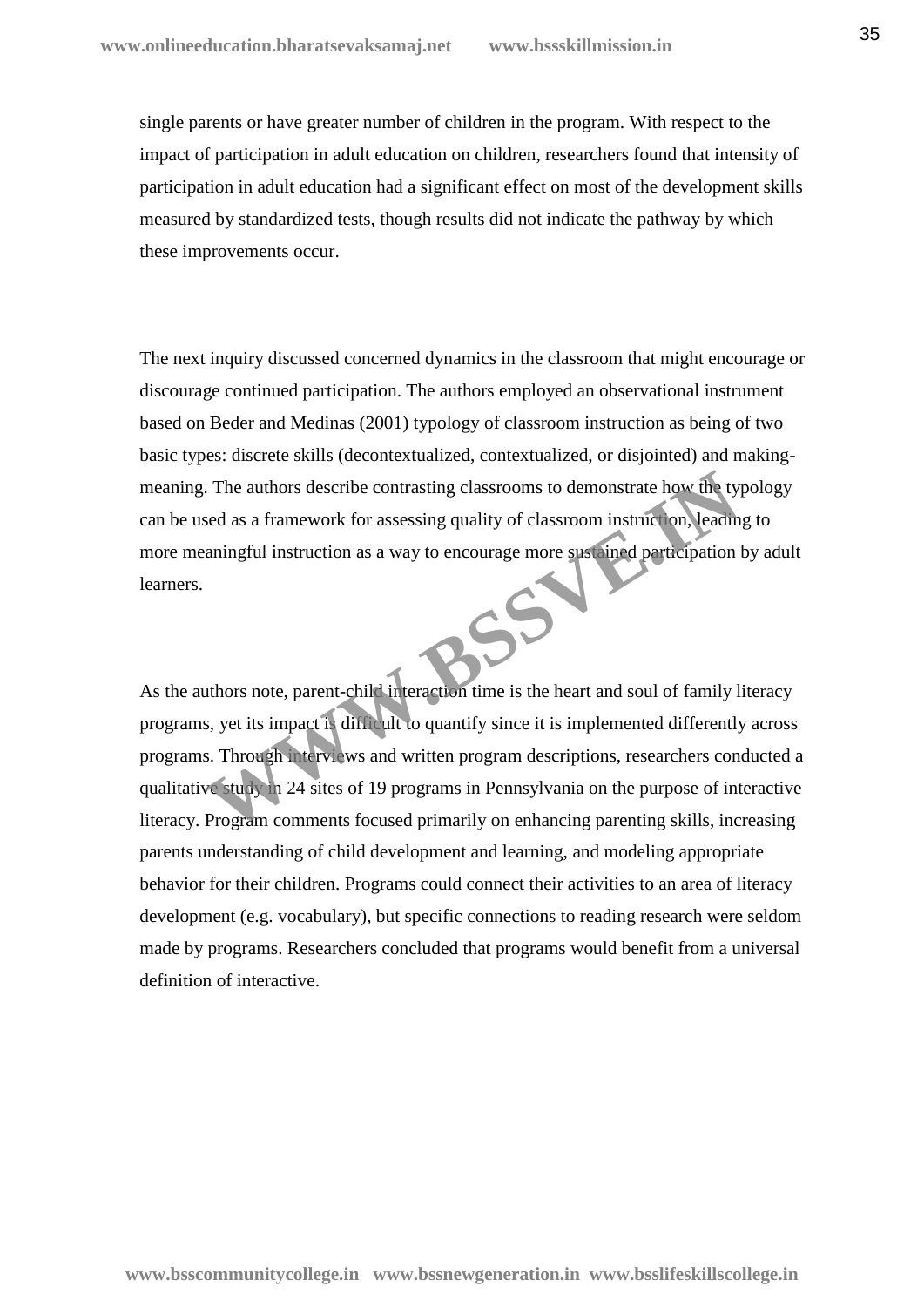# **Topic : Giving Literacy Away, Again: New Concepts Of Promising Practice By Stephen Reder 255 More...**

# **Topic Objective:**

At the end of this topic student would be able to:

- Define the term adult literacy development.
- Describe Literacy Proficiency

### **Definition/Overview:**

**Adult Literacy Development:** In this topic, Reder contrasts the two major routes to adult literacy development: bringing people to literacy or bringing literacy to people. He stresses that, while much attention has been given to doing the former, new program development is needed to better achieve the latter. Bringing literacy to people, or giving literacy away, refers to an approach that attempts to support literacy development directly within the settings and contexts and with the materials of the learners as opposed to the settings, context and materials of program providers or sponsors. This approach can offer new modes of supporting adult literacy development, in addition to new ways to expand and increase the quality of existing programs. Reder notes three ways of giving literacy away: **Number 19 Accord Server Controller Server Server Server Server Server Server Server Server Server Server Server Server Server Server Server Server Server Server Server Server Server Server Server Server Server Server Serv** 

- using authentic literacy materials and practices in the adult education classroom;
- adding the use of written materials and the learning of literacy to existing social practices; and
- building the capacity of ethnopedagogical practices for literacy; that is, pedagogical practices that are embedded in particular cultural and belief systems.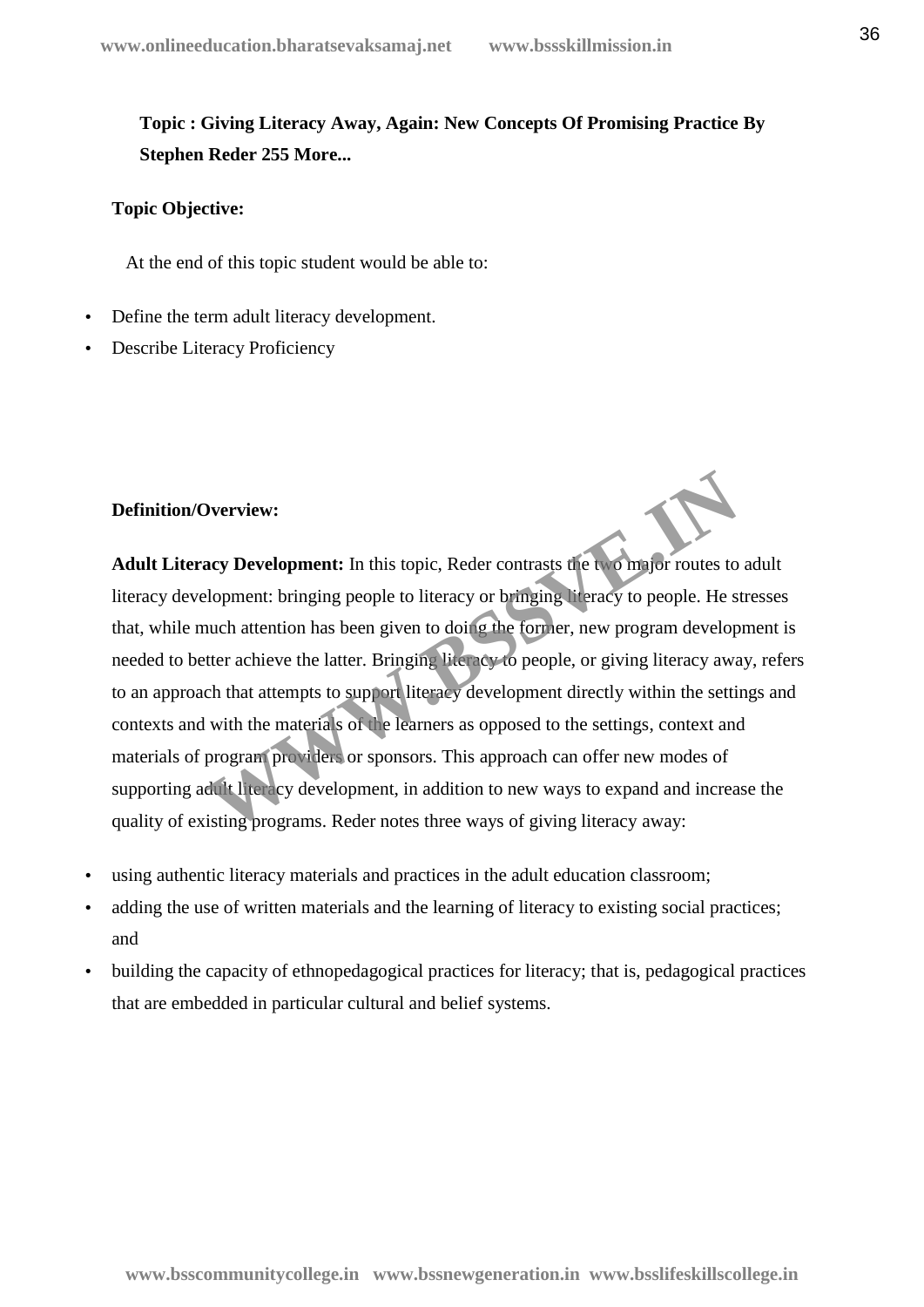Concept of promising learning, also known as concept attainment, is largely based on the works of the cognitive psychologist Jerome Bruner. Bruner, Goodnow, & Austin (1967) defined concept attainment (or concept learning) as "the search for and listing of attributes that can be used to distinguish exemplars from non exemplars of various categories." More simply put, concepts are the mental categories that help us classify objects, events, or ideas and each object, event, or idea has a set of common relevant features. Thus, concept learning is a strategy which requires a learner to compare and contrast groups or categories that contain concept-relevant features with groups or categories that do not contain conceptrelevant features.

# **Key Points:**

# **1. Literacy Proficiency**

As Reder points out, ethnopedagogy may be reflected in self-directed learning, through which adults work on their own to improve their literacy proficiencies. He describes significant findings of the Longitudinal Study of Adult Learning (LSAL) related to self study. Self-study emerged as an important means for adults to work on their own to prepare for the GED or improve reading, writing, or math skills. Findings suggest that it occurs widely among adults who participate in programs, as well as those who do not. Use of self-study does not appear to be related to literacy proficiency, as individuals with relatively weak skills are just as likely to engage in self-study as those with stronger skills. For some adults, self-study precedes instruction, while for others it follows, or occurs simultaneously, with instruction. Generally, self-study appears to bridge between periods of program participation and to facilitate persistence in learning. Self-study appears to be at least as strongly related to GED attainment as program participation. Among the population included in the study, more individuals engage in self-study than in programs, and the GED acquisition rate is higher for self-study than for program participation. **WWW.BSSVE.IN**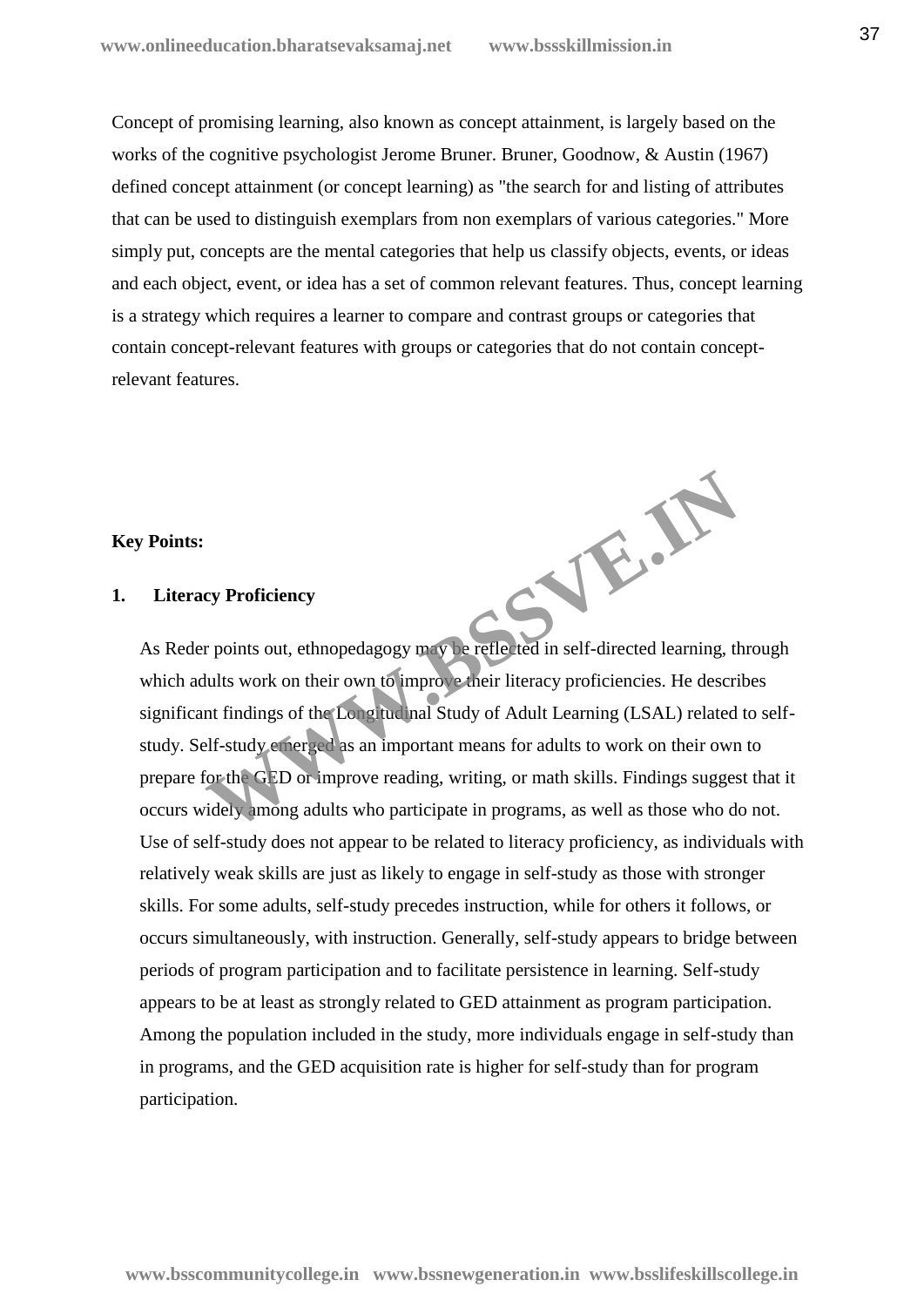Reders findings have several implications for adult literacy education. The apparent prevalence of self-study suggests a broadening of the conception and design of adult literacy programs to support self study as well as provide classes. Doing so would allow adult literacy programs to serve more learners, attract new learners to classes, and increase the overall persistence of adult literacy learning. The LSAL findings also imply the need for a broader conception of the adult literacy learner to one who chooses among a range of literacy development strategies and resources, including self-study, attending classes, working with a tutor or mentor, etc. Differing modes of learning, life circumstances and accessibility of learning resources all shape learner choices. Programs need to expand services to support learning among adults engaged in self-study as well as classes. An expanded focus on self-study will require new program designs but, as Reder points out, many existing materials and services (e.g., tutors, mentors) may be used with the new purpose of supporting self-study. He further notes that an important step in supporting self-study is mapping of types of learners (based on learning goals and life circumstance, for example), skill development needs, and individually appropriate resources for supporting learning. Moreover, self-study should be seen as a continuum rather than a polarized alternative to attending classes. The many existing materials and services (e.g., tutors, mentors) may be us<br>purpose of supporting self-study. He further notes that an important step<br>g self-study is mapping of types of learners (based on learning goals an<br>

An increased emphasis on self-study will require collaboration among adult literacy education providers, tutoring programs, libraries, and community-based organizations. Collaboration must be learner centered, mapping learning resources to the individual learners characteristics, goals, skill needs, and desired modes of learning. This approach would promote continuity and persistence of learning from the learners perspective and increase program retention from the perspective of the broadened adult literacy education system. As an example, Reder describes the Learner Web, currently being developed and studied as a model of such learner-centered collaboration in Oregon. As Reder concludes, efforts to facilitate self-study, when appropriately implemented, will be leveraging important ethnopedagogical practices in adult literacy and thereby giving literacy away and increasing the capacity and quality of the adult literacy education system.